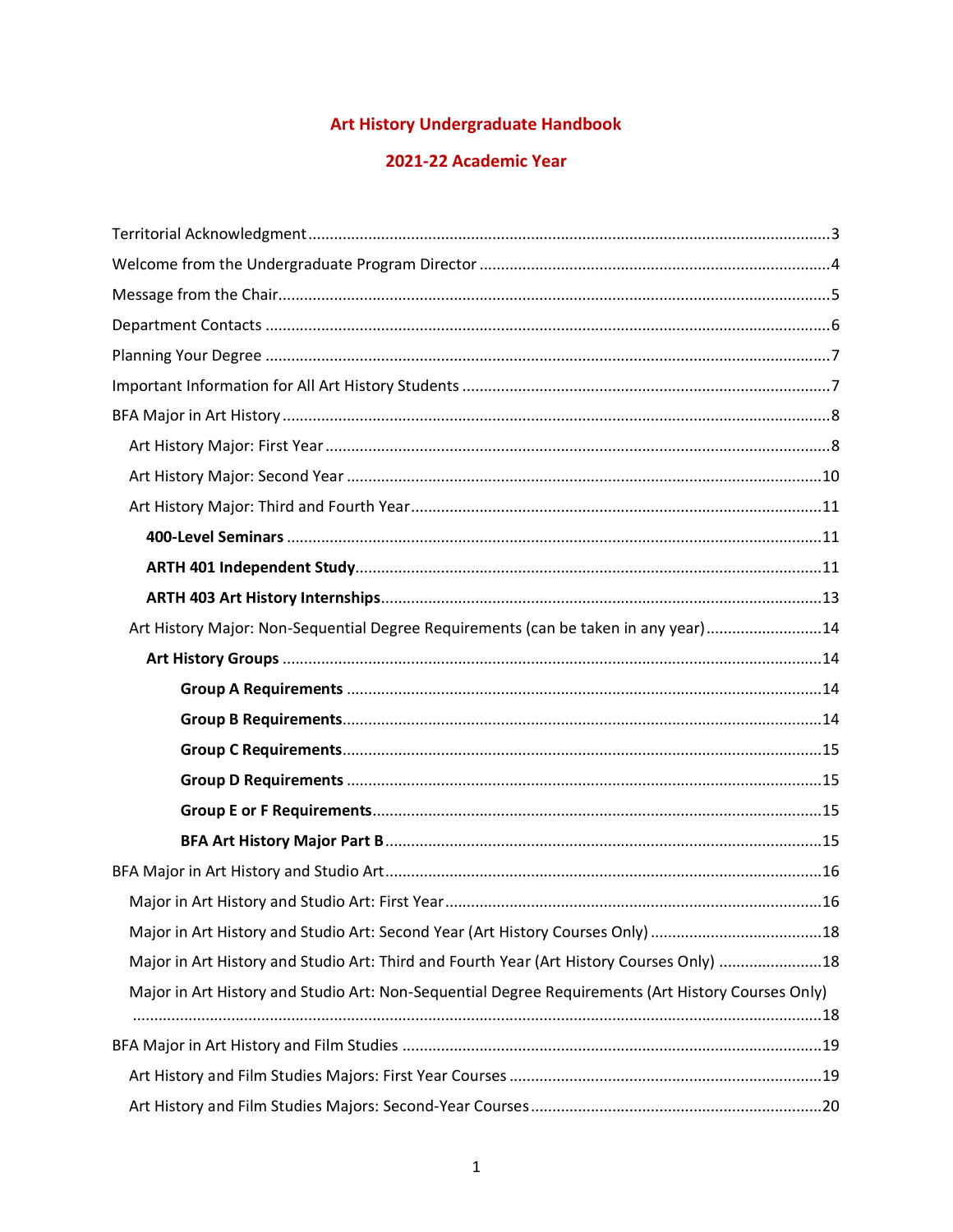| Art History and Film Studies Majors: Non- Sequential Degree Requirements (Art History Courses Only) |
|-----------------------------------------------------------------------------------------------------|
|                                                                                                     |
|                                                                                                     |
|                                                                                                     |
|                                                                                                     |
|                                                                                                     |
|                                                                                                     |
|                                                                                                     |
|                                                                                                     |
|                                                                                                     |
|                                                                                                     |
|                                                                                                     |
|                                                                                                     |
|                                                                                                     |
|                                                                                                     |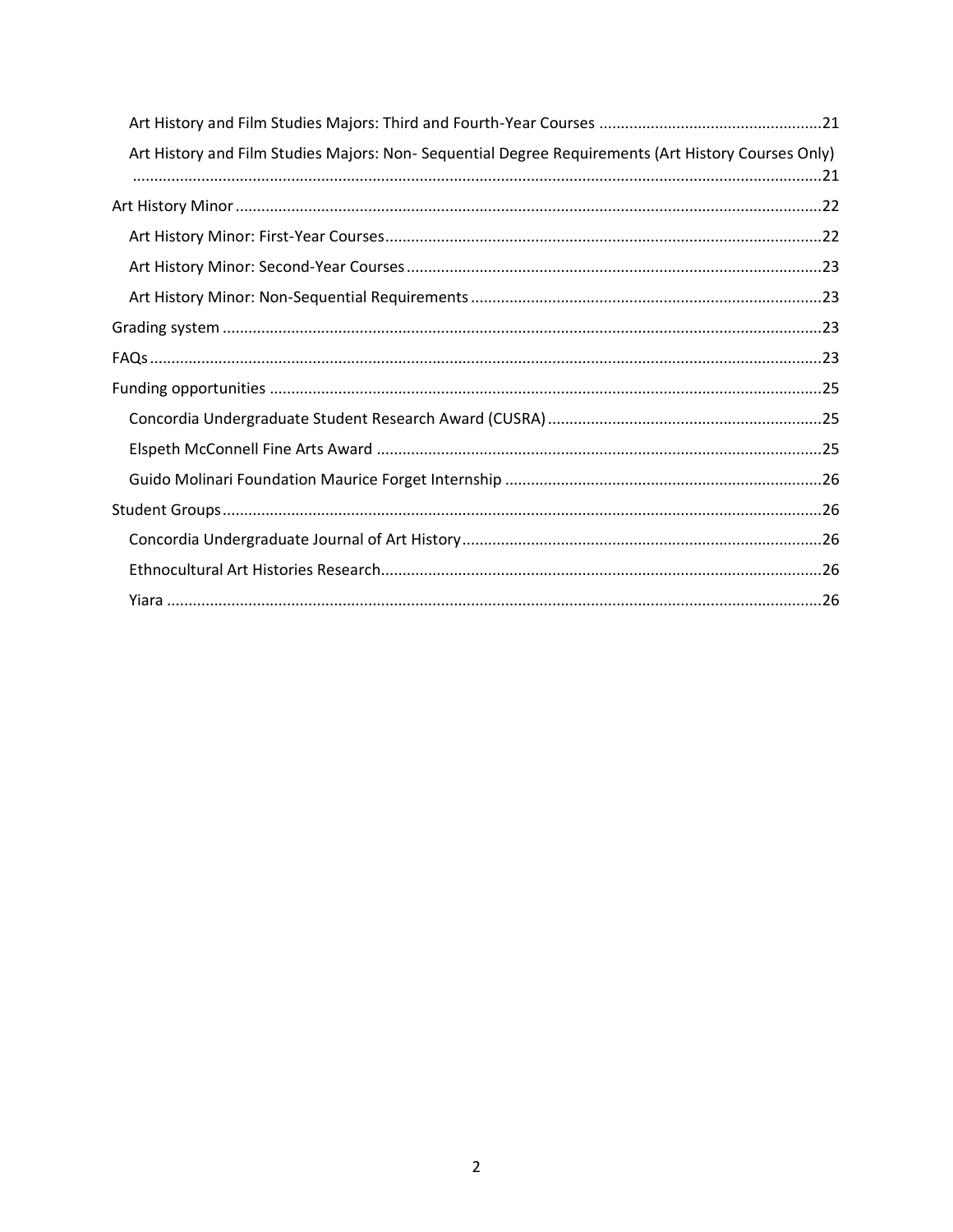# Territorial Acknowledgment

<span id="page-2-0"></span>We would like to begin by acknowledging that Concordia University is located on unceded Indigenous lands. The Kanien'kehá:ka Nation is recognized as the custodians of the lands and waters on which we gather today. Tiohtià:ke/Montréal is historically known as a gathering place for many First Nations. Today, it is home to a diverse population of Indigenous and other peoples. We respect the continued connections with the past, present and future in our ongoing relationships with Indigenous and other peoples within the Montreal community.

This territorial acknowledgement and resources were created by Concordia University's Indigenous Directions Leadership Group (2017). To read the entire territorial acknowledgement and learn more about why it was written this way, please visit [this page.](https://www.concordia.ca/about/indigenous/territorial-acknowledgement.html)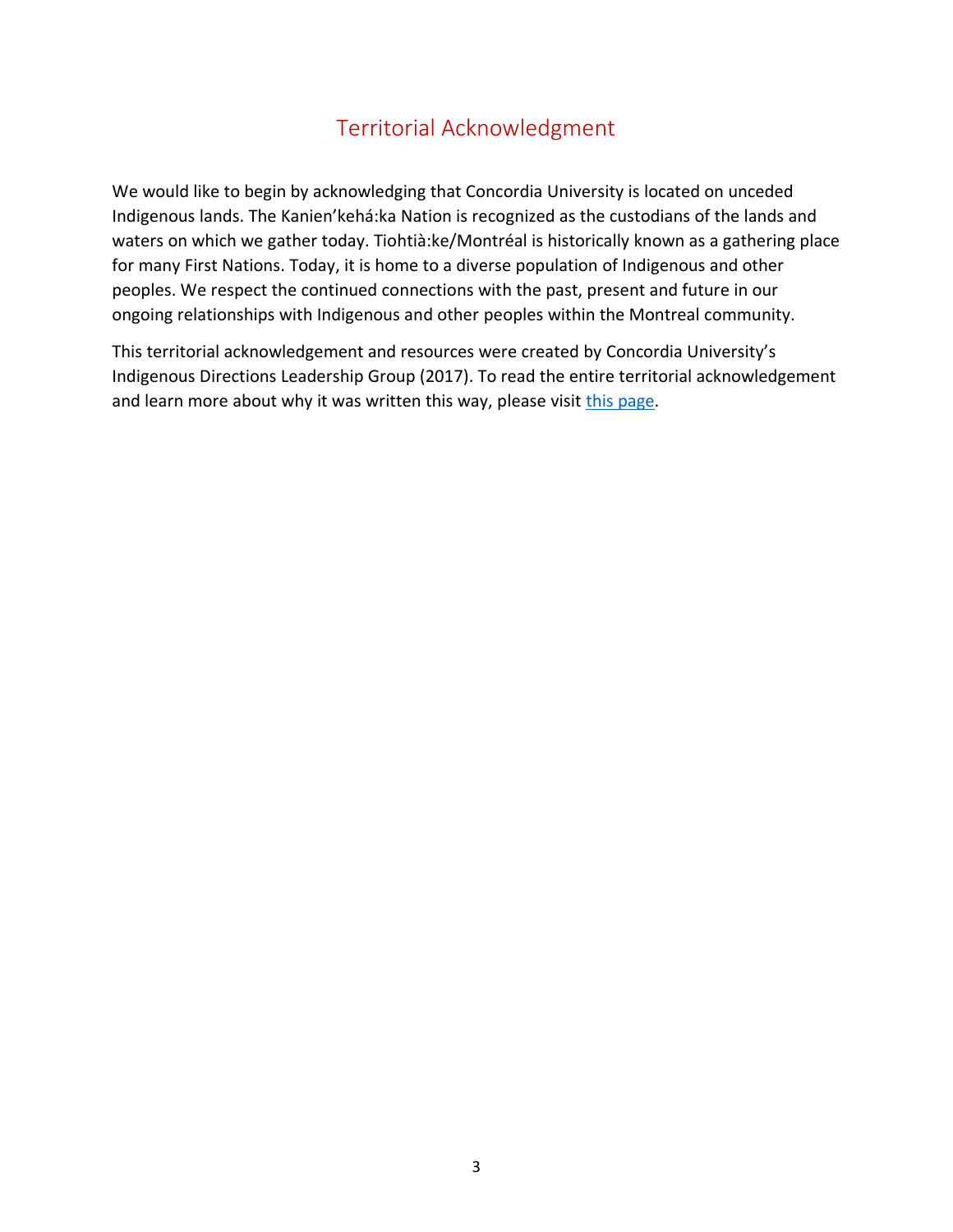# Welcome from the Undergraduate Program Director

<span id="page-3-0"></span>Dear Incoming Art History Students,

Welcome to Concordia's Art History programs!

My name is Dr. Steven Stowell, and I am Associate Professor in Art History and the Undergraduate Programs Director (UPD) in the Department of Art History. As the UPD in Art History, I am the academic advisor to students enrolled in Art History Major and Minor programs.

This handbook has been prepared as a resource for you to consult during your degree; it contains information on all undergraduate programs in Art History, including the Major in Art History, the Major in Art History and Film Studies, the Major in Art History and Studio Art, and the Minor in Art History. For the joint programs (Art History and Film Studies, and Art History and Studio Arts), students should also refer to either the Cinema Department or the Studio Art Department for questions regarding courses in those fields.

As the academic advisor to students enrolled in our Major and Minor programs, I am happy to discuss any **academic questions** you may have regarding undergraduate courses in Art History. You can feel free to visit me during my office hours, or contact me by email [\(steven.stowell@concordia.ca\)](mailto:steven.stowell@concordia.ca).

Questions I can help you with include: planning your degree to achieve academic objectives (improve GPA, prepare for graduate school); which courses might best enrich your studies; professional development; academic standing; course substitutions; internships; among other things.

For **administrative questions**: please contact Chiara Montpetit at [art.history@concordia.ca.](mailto:art.history@concordia.ca) She is happy to help you with such things as course registration, student requests and questions about different administrative processes in the university.

Whether you are a prospective or current student, I look forward to meeting with you in the coming months if you have any questions about our undergraduate programs and courses.

Dr. Steven Stowell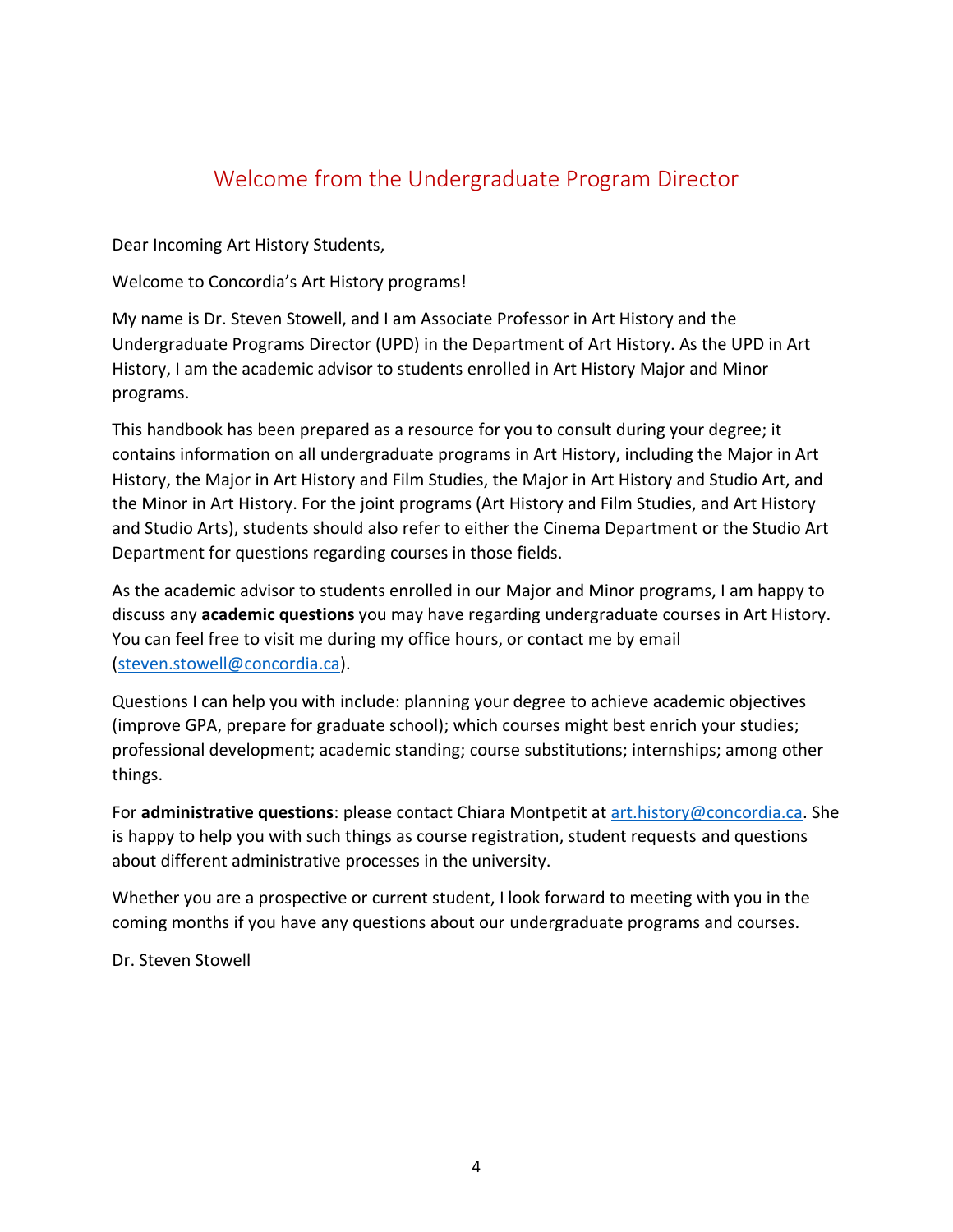# Message from the Chair

<span id="page-4-0"></span>Welcome to the Department of Art History at Concordia University!

Even after so many years, I continue to be amazed by the surprises Art History has to offer. By its very nature, Art History is interdisciplinary. It encompasses a study of sexuality, race and gender, business and economics, politics, culture and society. It depends on a vast array of theories and methods. What makes our department exciting and fairly unique is that professors' research and the courses they offer explore a genuinely wide scope of topics and allow students to benefit from a broad understanding of what constitutes art in both historical and contemporary contexts.

Our departmental commitment to equity, diversity and inclusion is not only visible in the exciting research projects that engage many students as research assistants, but also permeates our respective pedagogical missions and course offerings. Local and global in our reach, our faculty explore Indigenous, Inuit, Black, Asian, 2SLGBTQIA+ and feminist issues across countless forms of cultural production such as painting, postcards, photography, film, new and multimedia, performance art, material culture, expositions, interior design, architecture, fashion and craft. An additional strength of our department is that many of our professors are either curators or actively engaged in questions around new museology. In short, there's something for everyone!

I am tremendously proud of the many vibrant and active student groups our department boasts. These student organizations are an ideal way not only to socialize, but also to enhance professional development and expand learning beyond the classroom setting. Concordia is located in the heart of Montreal and the city itself offers a rich urban landscape in which to pursue the history and practice of art. From the numerous artist-run centres to larger institutions like the McCord Museum and the Montreal Museum of Fine Art, the city's vibrant art scene is a significant added value to a university experience.

On behalf of my colleagues, I invite you to be in touch and start a conversation about your possible future with us.

[Dr John Potvin](https://can01.safelinks.protection.outlook.com/?url=https%3A%2F%2Fwww.concordia.ca%2Ffinearts%2Fart-history%2Ffaculty.html%3Ffpid%3Djohn-potvin&data=04%7C01%7Ccamille.pouliot%40concordia.ca%7C4b06d3c2f971440078df08d9f87a54ff%7C5569f185d22f4e139850ce5b1abcd2e8%7C0%7C0%7C637814026557271115%7CUnknown%7CTWFpbGZsb3d8eyJWIjoiMC4wLjAwMDAiLCJQIjoiV2luMzIiLCJBTiI6Ik1haWwiLCJXVCI6Mn0%3D%7C3000&sdata=X%2FrrNs6TTDFM%2FtNiNzZkV4zsCZV%2B%2B3Kxw5cdalBUDk0%3D&reserved=0)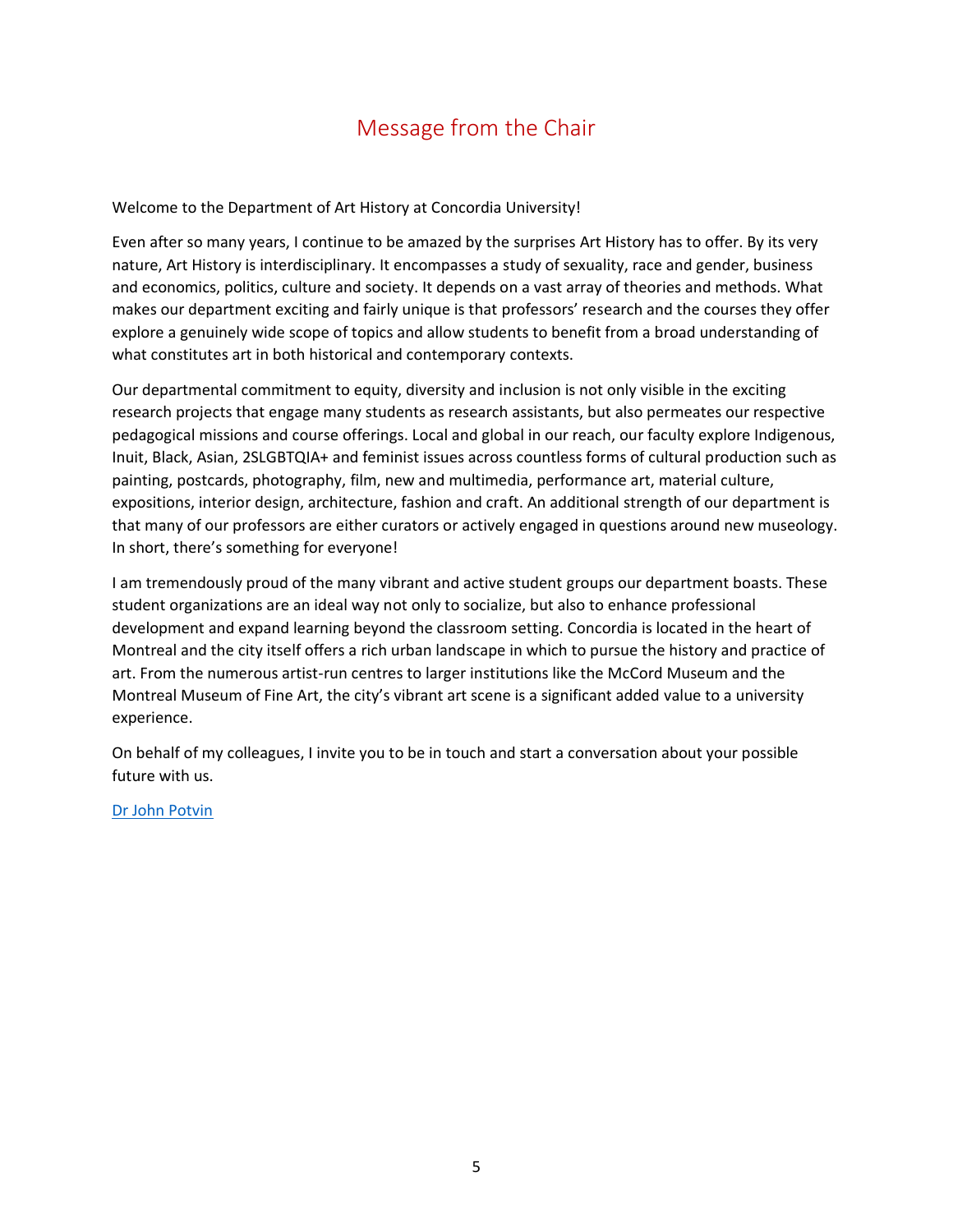## Department Contacts

<span id="page-5-0"></span>Dr. Steven Stowell **Undergraduate Program Director** EV 3-770 steven.stowell@concordia.ca (514) 848-2424 x 5745 *Contact Steven for academic matters.*

Camille Pouliot **Department Coordinator** EV 3-819 camille.pouliot@concordia.ca 514-848-2424 x 4700

Chiara Montpetit **Department Assistant**  EV 3-817 art.history@concordia.ca 514-848-2424 x 5392 *Contact Chiara for administrative matters*

Dr. John Potvin **Chair of Department** EV 3-820 [john.potvin@concordia.ca](mailto:john.potvin@concordia.ca) 514-848-2424 x 4692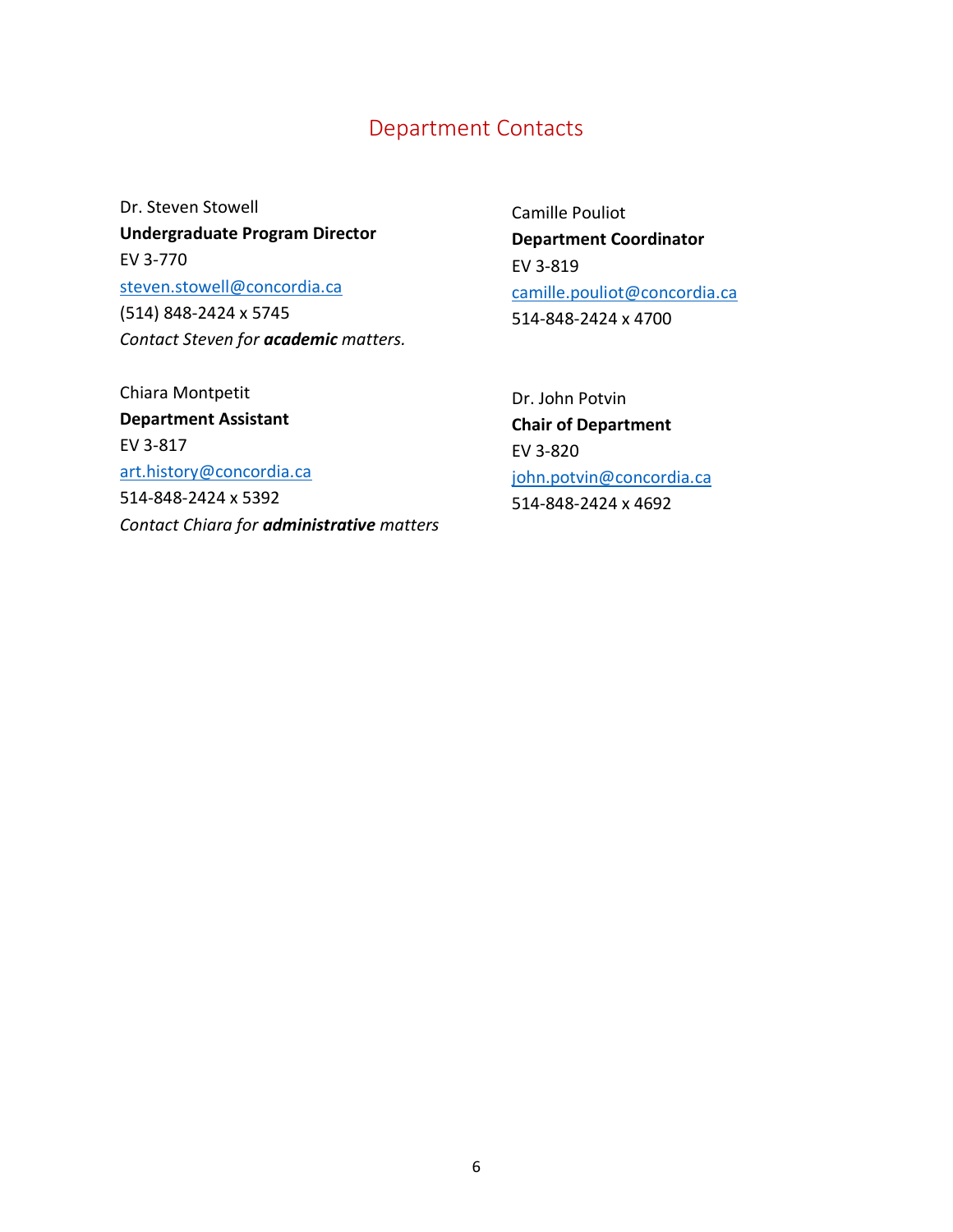# Planning Your Degree

# <span id="page-6-0"></span>Important Information for All Art History Students

### <span id="page-6-1"></span>**Program Guides & Group Listings**

Students in all Art History programs should consult the program guide for their year of entry. Your program guide **lists all of your degree requirements**.

Group listings for Art History courses can also be found on this page.

<https://www.concordia.ca/finearts/students/sas/program-guides.html>

You should also consult this general information page on how to understand the program guide:

[https://www.concordia.ca/finearts/students/sas/new-students-advising-registration/degree](https://www.concordia.ca/finearts/students/sas/new-students-advising-registration/degree-requirements.html)[requirements.html](https://www.concordia.ca/finearts/students/sas/new-students-advising-registration/degree-requirements.html)

#### **Advisement Reports**

During your degree, you can also consult your **online advisement report**, which will give you information about which degree requirements have been completed, and which still need to be fulfilled. Please note: the advisement report is only a guide, and it may have errors. In case you believe there is an error, you may consult an academic advisor at Student Academic Services in Fine Arts (finearts.sas@concordia.ca). Please consult this info on how to access your advisement report:

<https://www.concordia.ca/students/your-sis/view-academic-requirements-report.html>

#### **Extended Course Descriptions Online**

To get more information about a course topic, please consult the extended course descriptions that are available on the Department of Art History website. Course descriptions are available here:

<http://www.concordia.ca/finearts/art-history/programs/undergraduate/courses.html>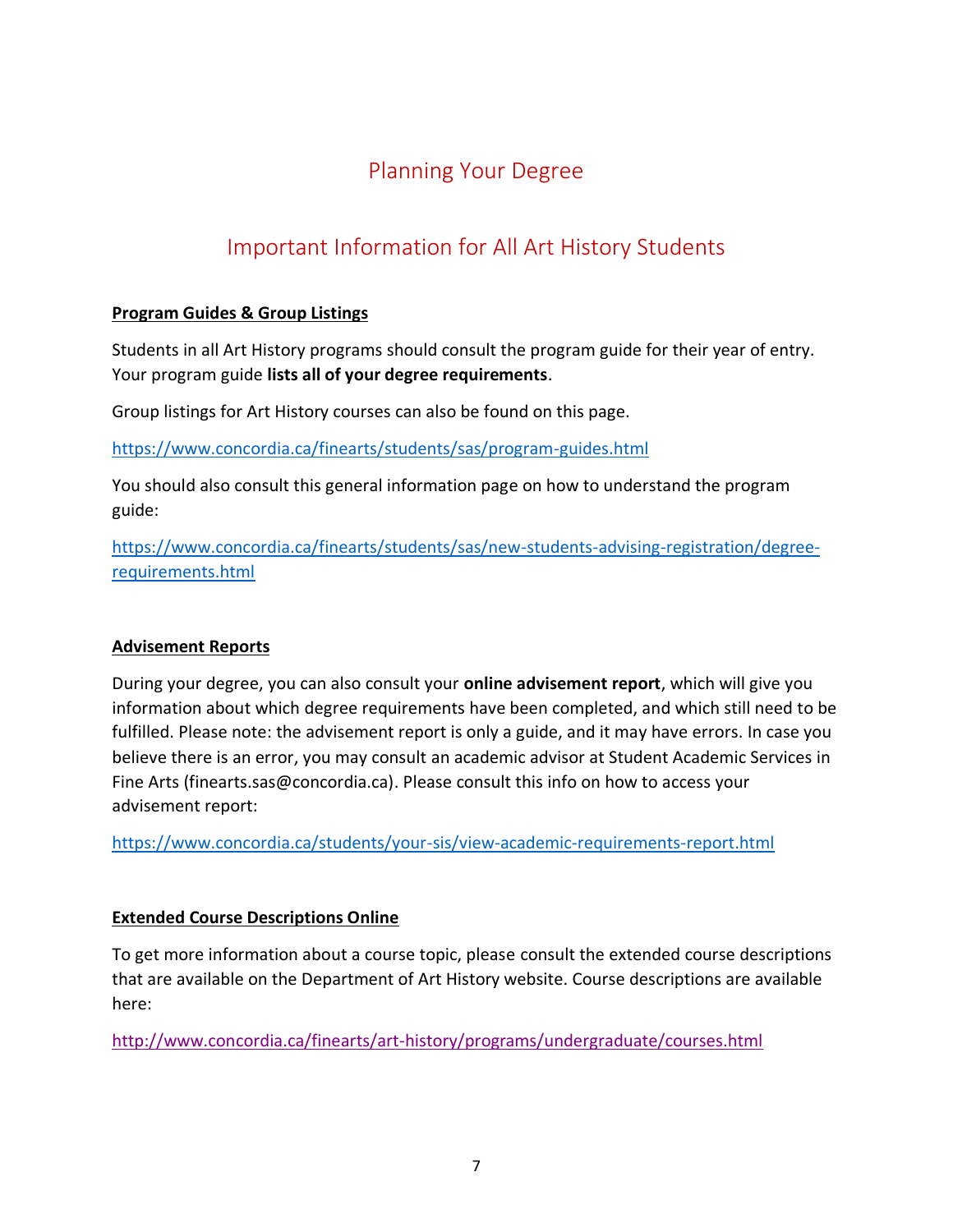# BFA Major in Art History

<span id="page-7-0"></span>In addition to the information above on Program Guides and Advisement Reports, this section will explain some of Art-History specific features of the Art History Major program.

The credit structure for the Art History part of the major (which excludes elective requirements) is below:

#### **66 BFA Major in Art History**

- 6 ARTH 200\*
- 3 ARTH 300\*\*
- 6 Chosen from Group A
- 3 Chosen from Group B: ARTH 360, 361, or 362
- 3 Chosen from Group B: ARTH 363, 364, or 365
- 3 Chosen from Group B: ARTH 366, 367, or 368
- 3 Chosen from Group B
- 6 Chosen from Group C
- 6 Chosen from Group D
- 3 Chosen from Group E
- \*\*\*24 Chosen from at least three Groups in Art History
- \*ARTH 200 should be taken as part of the first 30 credits.
- \*\*ARTH 300 should be taken as part of the first 60 credits.
- \*\*\*Students may substitute up to 12 credits from the Faculty of Fine Arts.

## Art History Major: First Year

<span id="page-7-1"></span>Students in their first year should consult the online guides on recommended courses, found here:

[https://www.concordia.ca/finearts/students/sas/new-students-advising-registration/first-year](https://www.concordia.ca/finearts/students/sas/new-students-advising-registration/first-year-courses/art-history.html)[courses/art-history.html](https://www.concordia.ca/finearts/students/sas/new-students-advising-registration/first-year-courses/art-history.html)

In their first year, all incoming Art History Major students are **strongly recommended** to take **FFAR 250**, and **ARTH 200**.

**FFAR 250** (6 credits) is offered by the Faculty of Fine Arts, and is required for all BFA students.

**ARTH 200** (6 credits) is offered by the Department of Art History and is specifically designed to introduce incoming students to university-level Art History Courses. The content covers the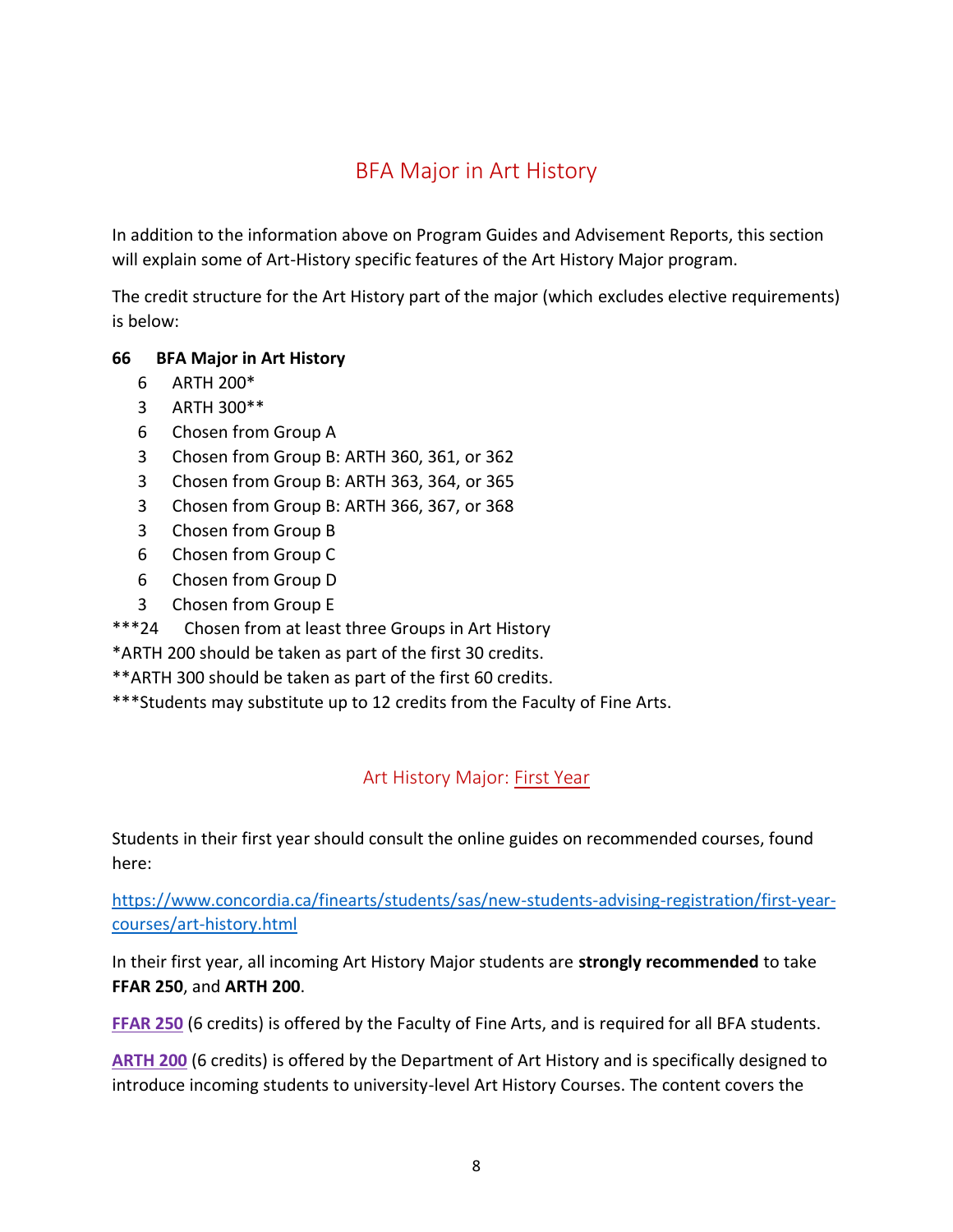visual arts spanning nearly all human history. It has been traditionally taught from a Western perspective (emphasizing art in Europe and North America), but it is increasingly being taught from a Global perspective. Depending on the instructor and the year, the course may include the arts of the Middle East, Asia, Africa, Australia as well as Indigenous Arts of the Americas.

Beyond being an overview of visual art across time and throughout the globe, this course is also designed to equip students with skills (essay writing, research, etc.) that will help in all subsequent Art History courses.

#### Other First-Year Courses

Other than ARTH 200 and FFAR 250, we encourage students to take a mix of art history courses and electives in their first year. Students are free to take 300-level art history courses in their first year, but "ARTH 300 Art Historical Methods" can only be taken after ARTH 200 is complete (all other 300-level courses are fine).

Not all courses at the 300-level are more advanced than 200-level courses, and you may begin taking courses at the 300-level in your first semester. We encourage you to look up the course descriptions on our website and register for courses that seem like they will be of interest to you. For further information **see: Non-Sequential Degree Requirements,** below.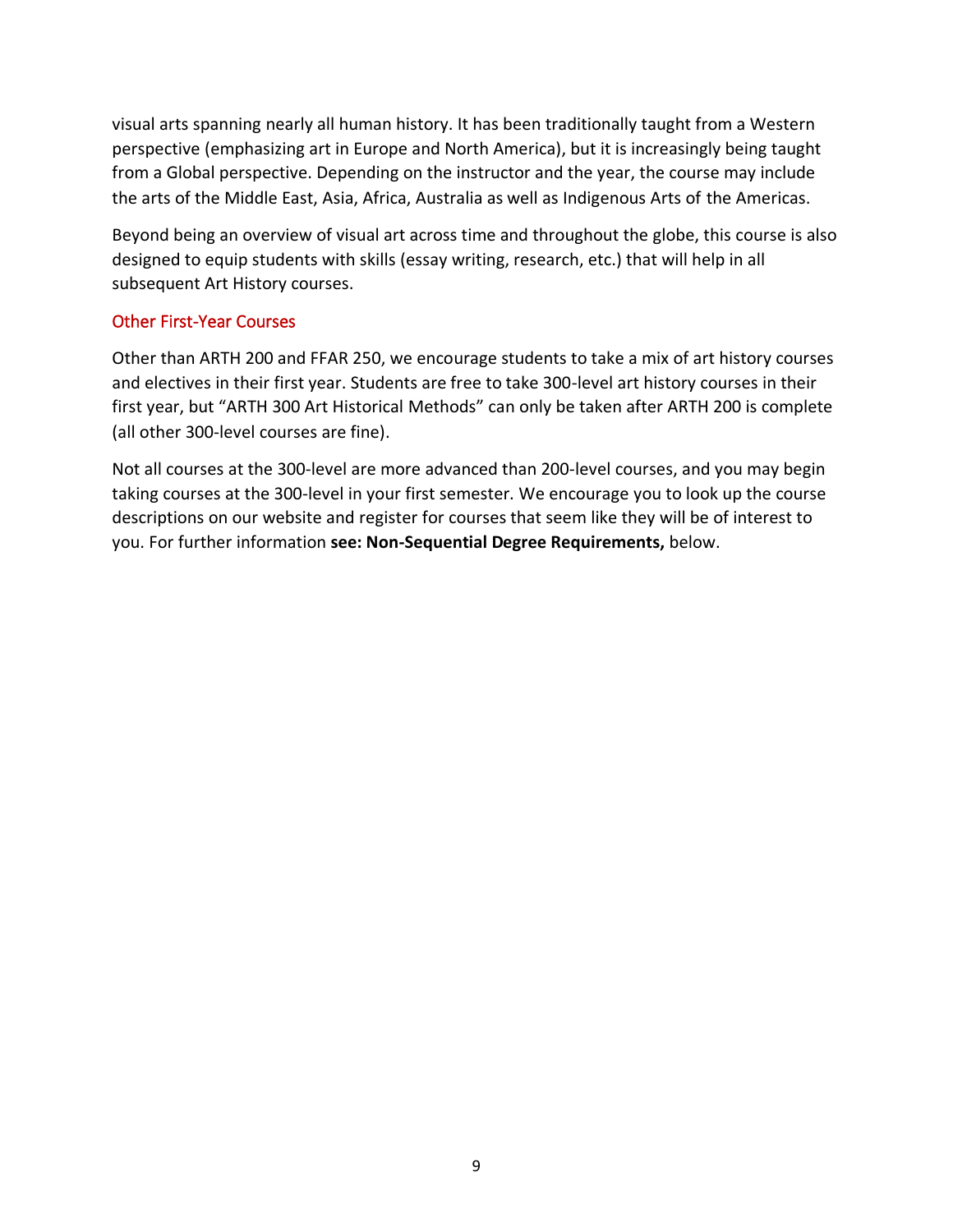### Art History Major: Second Year

<span id="page-9-0"></span>Students in their second year are strongly recommended to take **ARTH 300**.

**ARTH 300** (3 credits): This course explores advanced methods for studying the history of art, and will also help students in many of their other courses. Depending on the year of study, students may be introduced to some of the following art-historical methods: iconography, semiotics, feminism, postcolonialism, queer theory, critical race theory, etc.

#### Other Second-Year Courses

The rest of the courses may be chosen from among the other degree requirements. For further information, **see: Non-Sequential Degree Requirements**, below.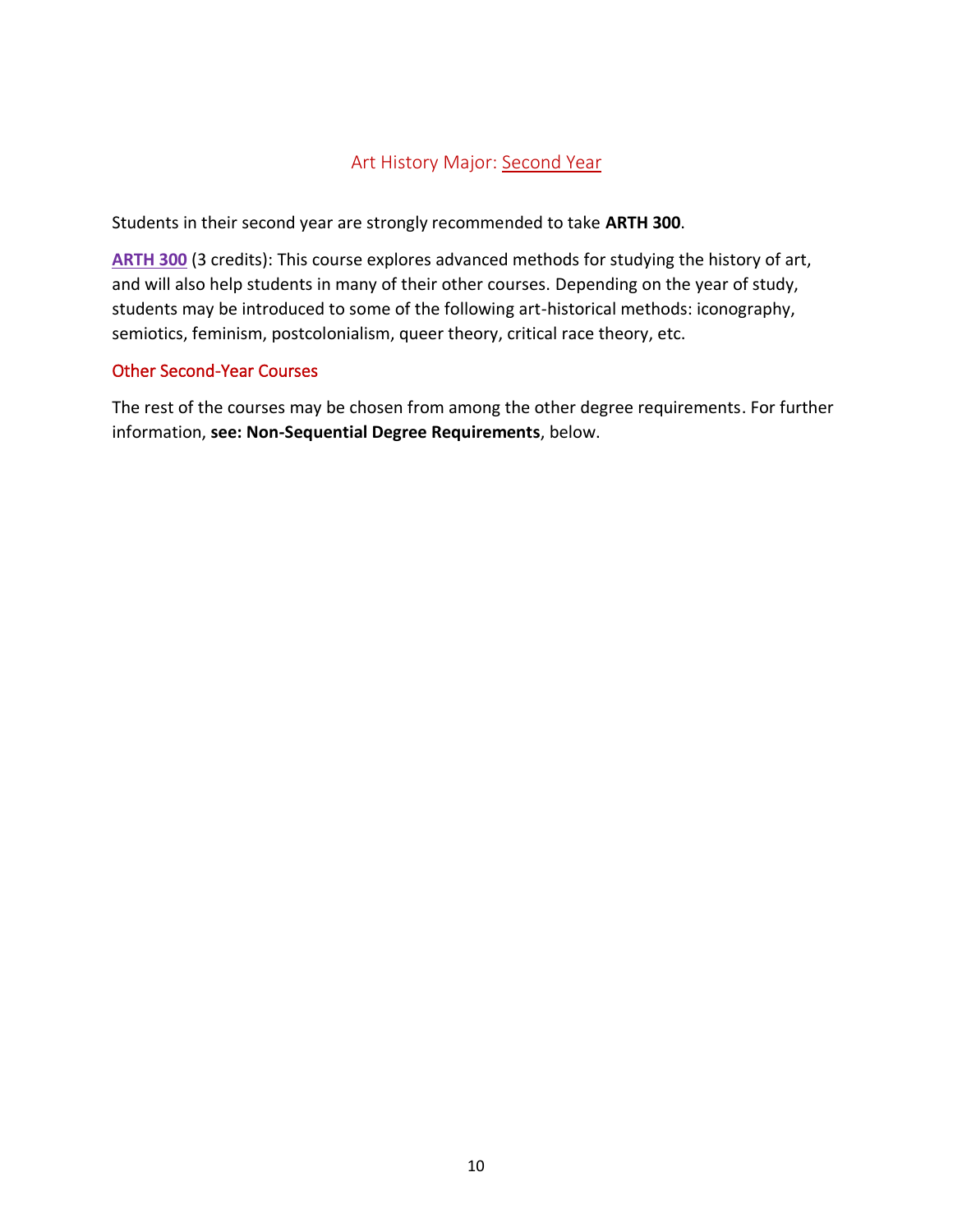### Art History Major: Third and Fourth Year

<span id="page-10-0"></span>In their third and fourth year, there are no specific courses to take. Students may choose courses from among their remaining degree requirements. However, students should consider the following courses described below: 400-level seminars, Internships, and Independent Study courses.

#### <span id="page-10-1"></span>**400-Level Seminars**

Students in the third and fourth year should strongly consider taking 400-level seminars. All courses at the 400-level are seminars, except ARTH 401 (independent study) and ARTH 403 (internship).

A seminar course is a small class (about 20 students), which typically allows for greater student discussion and independent research. A fourth-year seminar is an excellent way to build upon skills learned in earlier lecture courses. You will have the opportunity to read advanced texts, develop speaking skills, and research skills. **Seminars are strongly recommended for any student thinking of applying to graduate school.** 

Below are the course codes for seminars. Please note that not all these courses are offered each semester.

ARTH 400 Advanced Seminar in Art Historical Methods (3 credits)

ARTH 450 Advanced Seminar in the History of Art & Architecture (3 credits)

ARTH 498 Special Topics in the History of Art and Architecture (3 credits)

ARTH 448/FMST 448\* Advanced Seminar in Art and Film (3 credits)

\*This course is reserved for students in the Major in Art History and Film Studies, and students majoring in Film Studies.

#### <span id="page-10-2"></span>**ARTH 401 Independent Study**

The Department of Art History offers undergraduate students majoring in art history the opportunity to undertake an Independent Study as a 3-credit course towards their degree. **Independent Studies are granted on an exceptional basis.** There are normally no more than ten Independent Studies granted annually. The purpose of the Independent Study is to provide graduating students with the opportunity to take on a specific research project. The topic of the Independent Study **must lie outside an area of study covered by art history courses (if the topic is covered by other courses, it will not be permitted).**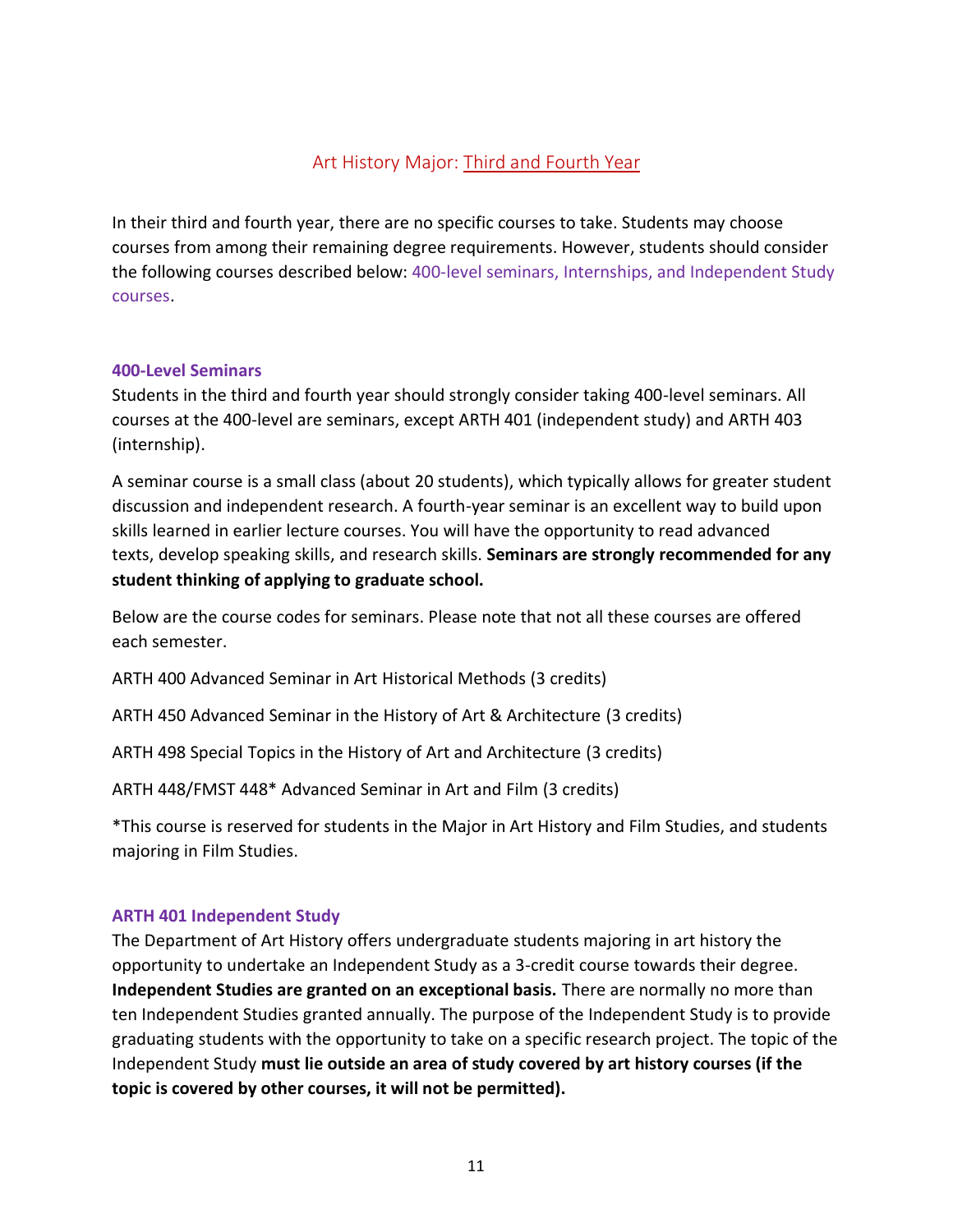Independent Studies must be supervised by **full-time faculty members**. Students are responsible for contacting a full-time faculty member to supervise their Independent Study; faculty members undertake independent study courses on a voluntary basis, and will often only agree to supervise the student if they have a close interest in the project and/or knowledge of the student from a previous course. Preparing the course proposal requires advance planning and consultation with the faculty supervisor. Starting this preparation well in advance of the term in which you hope to undertake your Independent Study is strongly advised. Independent Study courses are subject to all the usual University drop and add deadlines. Please consult the [undergraduate academic dates](https://www.concordia.ca/students/undergraduate/undergraduate-academic-dates.html) for details.

#### [View the list of current full-time faculty.](https://www.concordia.ca/finearts/art-history/about/faculty.html)

In order to apply, you must:

- 1. Be a third- or fourth-year student majoring in Art History, or Art History / Studio Arts, or Art History / Film Studies
- 2. Fill in the [Art History Independent Study Agreement Form](https://www.concordia.ca/content/dam/finearts/art-history/docs/ARTH_401_Independent_Study_Agreement_Form.pdf) (download or pick up from EV-3-817 or 819)
- 3. Alongside the form, submit a **course proposal** that has approval of your faculty supervisor, which outlines:
- The faculty supervisor's name
- Your name and contact information
- The research objectives of the Independent Study
- The research methodology of the Independent Study
- A detailed list of assignments, and their relative worth
- The course schedule (milestones, deadlines, and dates)
- Bibliography of seven to ten sources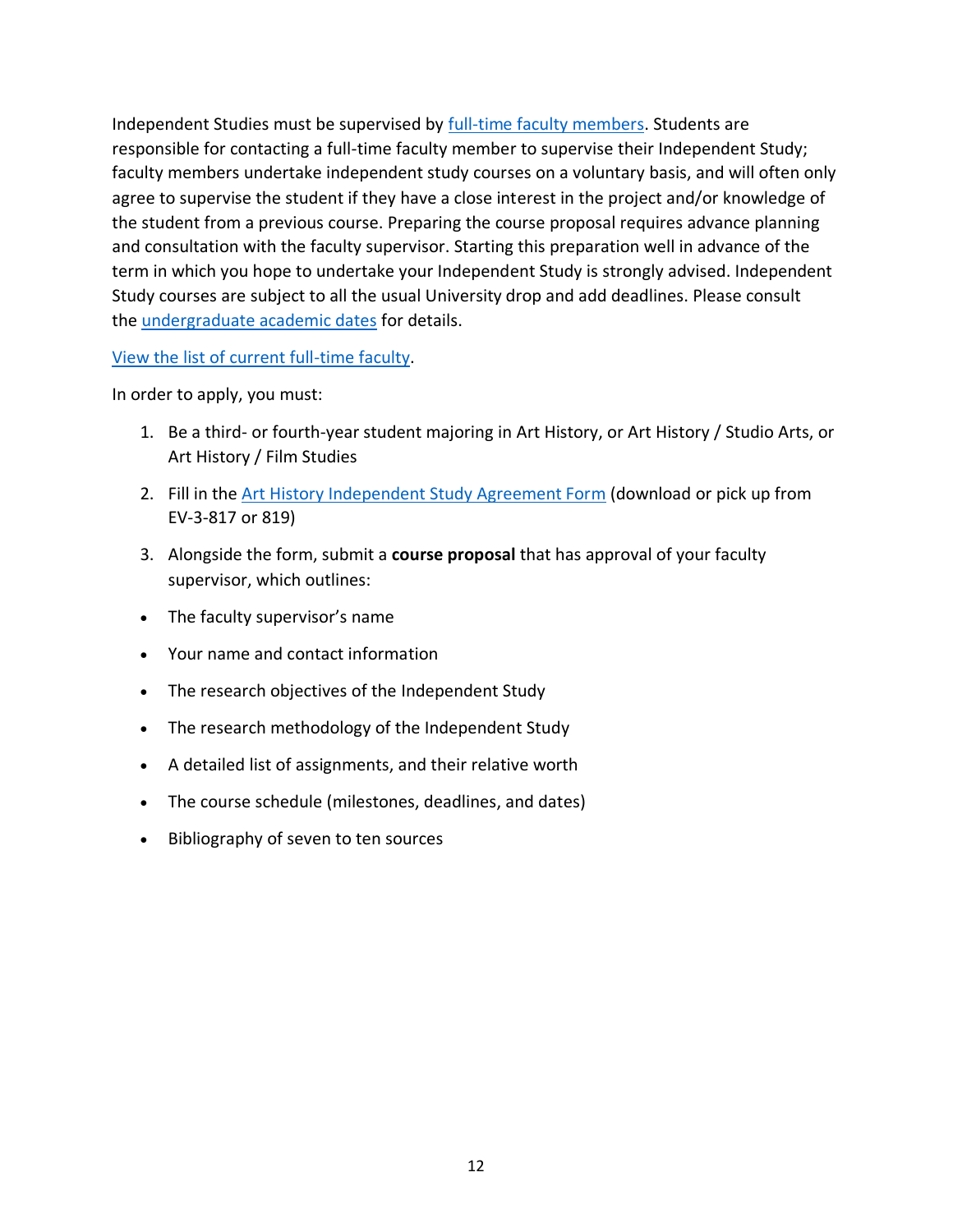#### <span id="page-12-0"></span>**ARTH 403 Art History Internships**

The internship course is recommended for students nearing the end of their degree who are looking for relevant professional experience in Art History.

The internship is not a mandatory part of the BFA Major in Art History, but eligible students can consider taking it in their third or fourth year.

The Department of Art History offers the opportunity to undertake an internship at a gallery, artist-run centre, museum, festival, or other art institution or art-related event, as a 3-credit course within their degree program. Please note that not all applicants are selected; the internship is a competitive opportunity.

The purpose of the internship is to provide graduating students with the opportunity to take on a project in a professional art milieu as a complement to their academic education. Ideally, internships facilitate practical, hands-on experience related to curatorial and exhibition practices, research, archival and conservation strategies, as well as exhibition display and commercial art representation. Internship benefits include opportunities to gain experience, create professional networks, find mentors, and earn credit within an academic program. In consultation with the Art History Department, it is the student's responsibility to find an appropriate internship.

The first point of contact for general inquiries about this experiential learning opportunity is the Undergraduate Program Director, Dr. Steven Stowell. If you are interested in the internship program, please read over the guidelines below to make sure you are eligible for this opportunity. If you believe you are eligible, please visit Dr. Stowell during his office hours, or set up a meeting to discuss the application process. Please begin the application process in the term preceding the term in which you would like to have the internship.

#### **Student Eligibility**

- Students must be currently enrolled in **the Major in Art History**, or **the Major in Art History and Studio Arts**, or **the Major in Art History and Film Studies**. Students enrolled in the joint major might be directed to internship programs in either Film Studies or Studio Arts if their planned internship pertains more to film or studio arts.
- Students must be in their third or fourth year of study (fewer than 33 credits remaining in degree program).
- Students must have a cumulative GPA of 3.00 or a GPA of 3.30 in recent terms.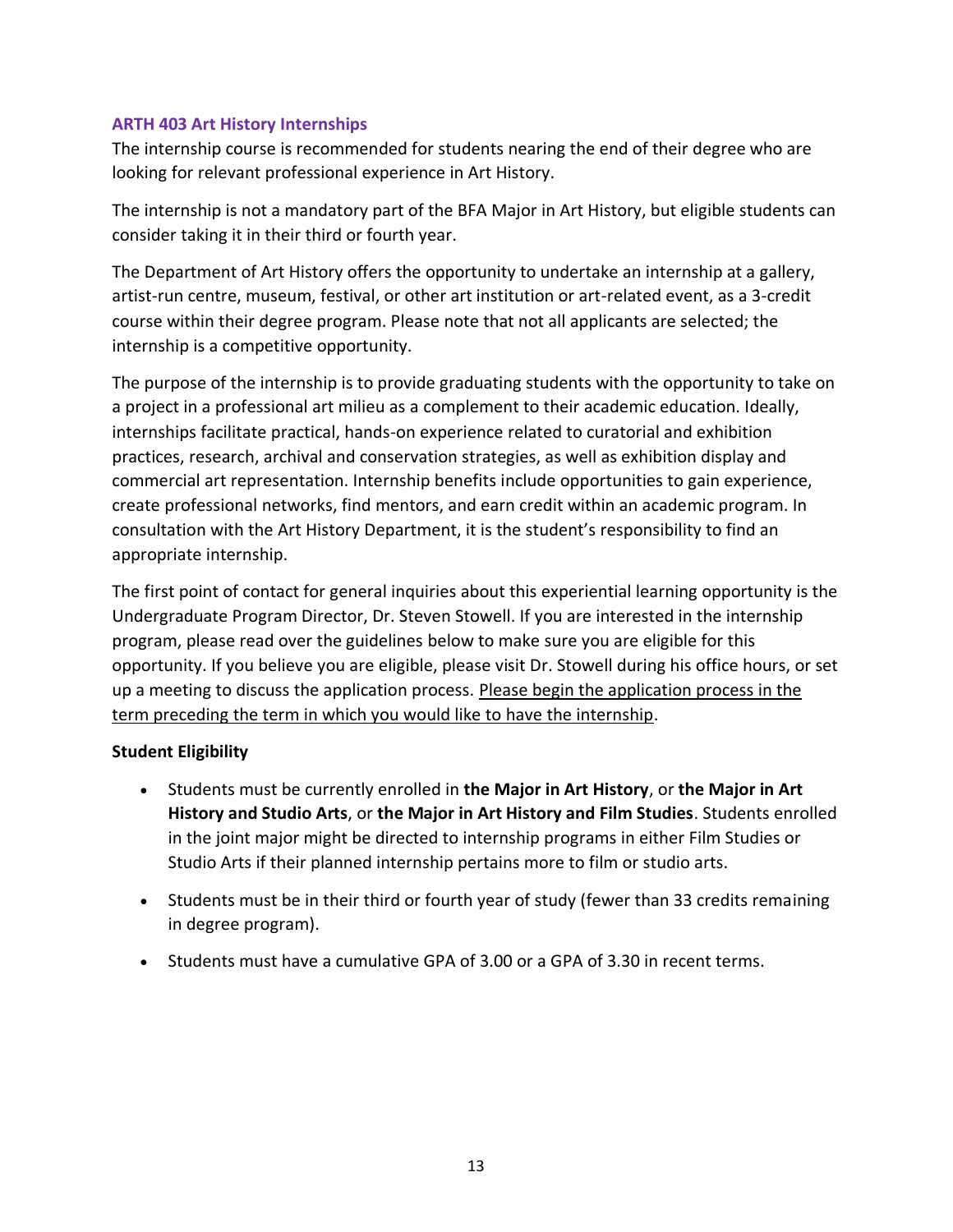### <span id="page-13-0"></span>Art History Major: Non-Sequential Degree Requirements (can be taken in any year)

Besides the above requirements and recommendations on courses that can be taken at various stages of the BFA Art History degree, students also have degree requirements which can be taken **at any time during their degree.** 

The majority of degree requirements can be taken when the student wishes to take them, but please note that **not all courses are offered every term.** Therefore, students are advised to take the most specific requirements earlier, and to save the more flexible courses (e.g.: 24 credits of Art History electives) for later, when they will not be under pressure to complete a certain requirement. For instance, be careful not to wait until your last term to take ARTH 300 because this degree requirement might not be offered in your last term.

#### <span id="page-13-1"></span>Art History Groups

The requirements are mostly split into various Art History "Groups" which correspond to different Art History topics.

Art History group listings can be found here (select Art History Major, and scroll down):

<https://www.concordia.ca/finearts/students/sas/program-guides.html>

#### <span id="page-13-2"></span>Group A Requirements

6 credits chosen from Group A

These are "media-based" studies; courses focus on a specific media such as "printmaking" or "ceramics", etc.

#### <span id="page-13-3"></span>Group B Requirements

Most Group B courses focus on a specific time period (e.g.: Ancient Art, etc.)

BFA Art History Majors must take:

#### 3 credits chosen from ARTH 360, 361, 362

These are all "Ancient Art" courses, for instance: Ancient Greek Art, Ancient Roman Art, etc.

#### 3 credits chosen from ARTH 363, 364, 365

These are all "Pre-Modern" and "Early-Modern" art courses, for instance: Medieval Art, and Renaissance Art, etc.

#### 3 credits chosen from ARTH 366, 367, 368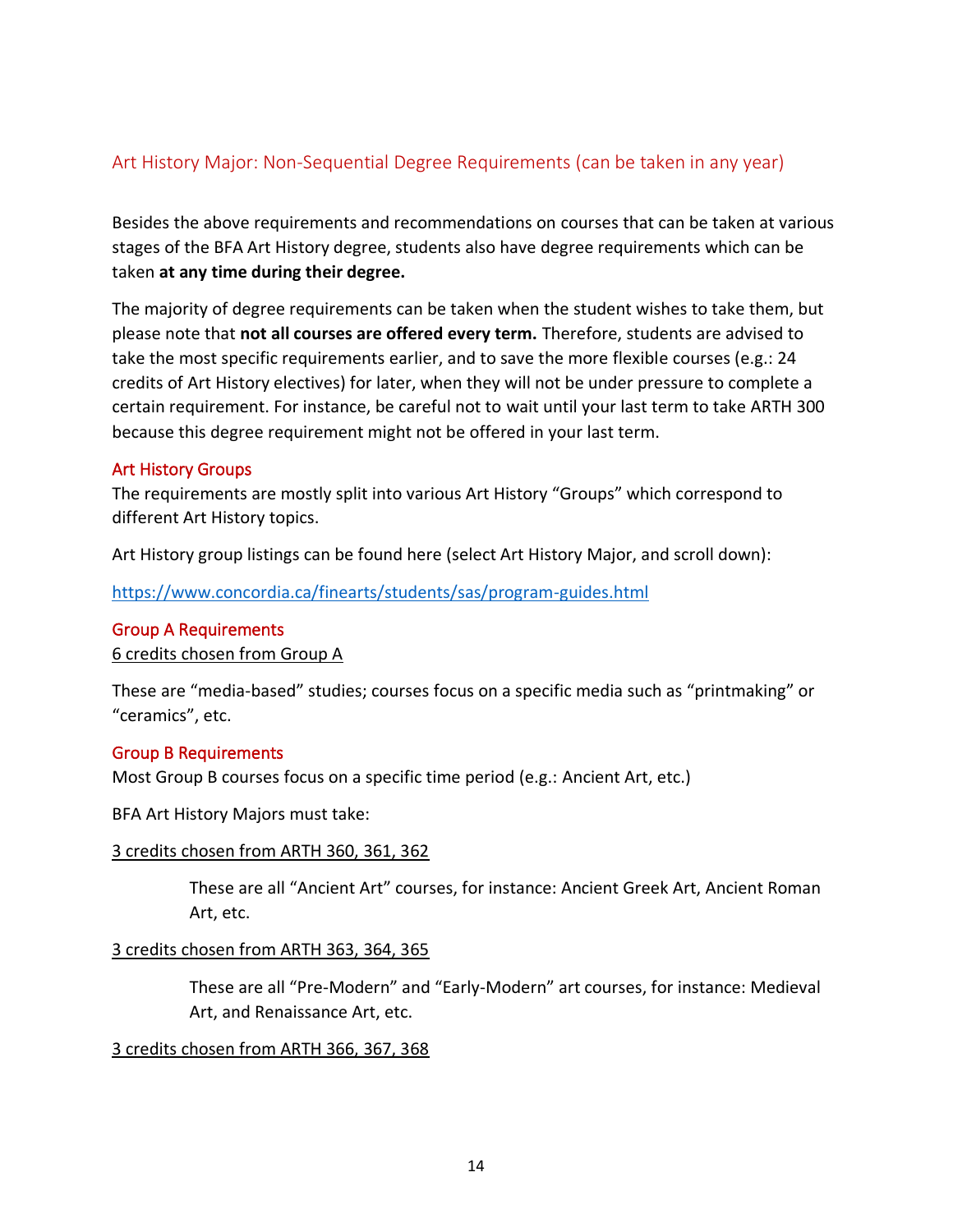These are all "Modern and Contemporary Art" courses, for instance: 19<sup>th</sup> Century Art, 20<sup>th</sup> century Art, etc.

#### 3 credits chosen from Group B

In addition to the above "Group B" requirements, students must take 3 more credits of Group B courses. These can also include:

-Seminars such as ARTH 450, ARTH 498

-ARTH 369 Studies in Middle Eastern Art and Architecture.

#### <span id="page-14-0"></span>Group C Requirements

6 credits chosen from Group C

Group C courses focus on Canadian and Indigenous Arts.

#### <span id="page-14-1"></span>Group D Requirements

6 credits chosen from Group D.

Group D courses cover issues relating to Art Theory and Art Criticism, including different philosophies of art and methodological approaches to Art History. This includes the seminar course ARTH 400

#### <span id="page-14-2"></span>Group E or F Requirements

3 credits chosen from Group E or F

These courses concern "Art and Society" as well as "Tutored Studies" (ARTH 401 and 403, see above).

#### <span id="page-14-3"></span>BFA Art History Major Part B

In addition to the above requirements, students in the BFA Major in Art History must take a further **24 credits of Art History courses**, chosen from **at least 3 groups in Art History** (which may include up to 12 credits of other Fine Arts courses).

It doesn't matter which 3 groups you choose. Students are also free to take courses from more than just 3 groups (e.g.: students are welcome to take courses from all five courses).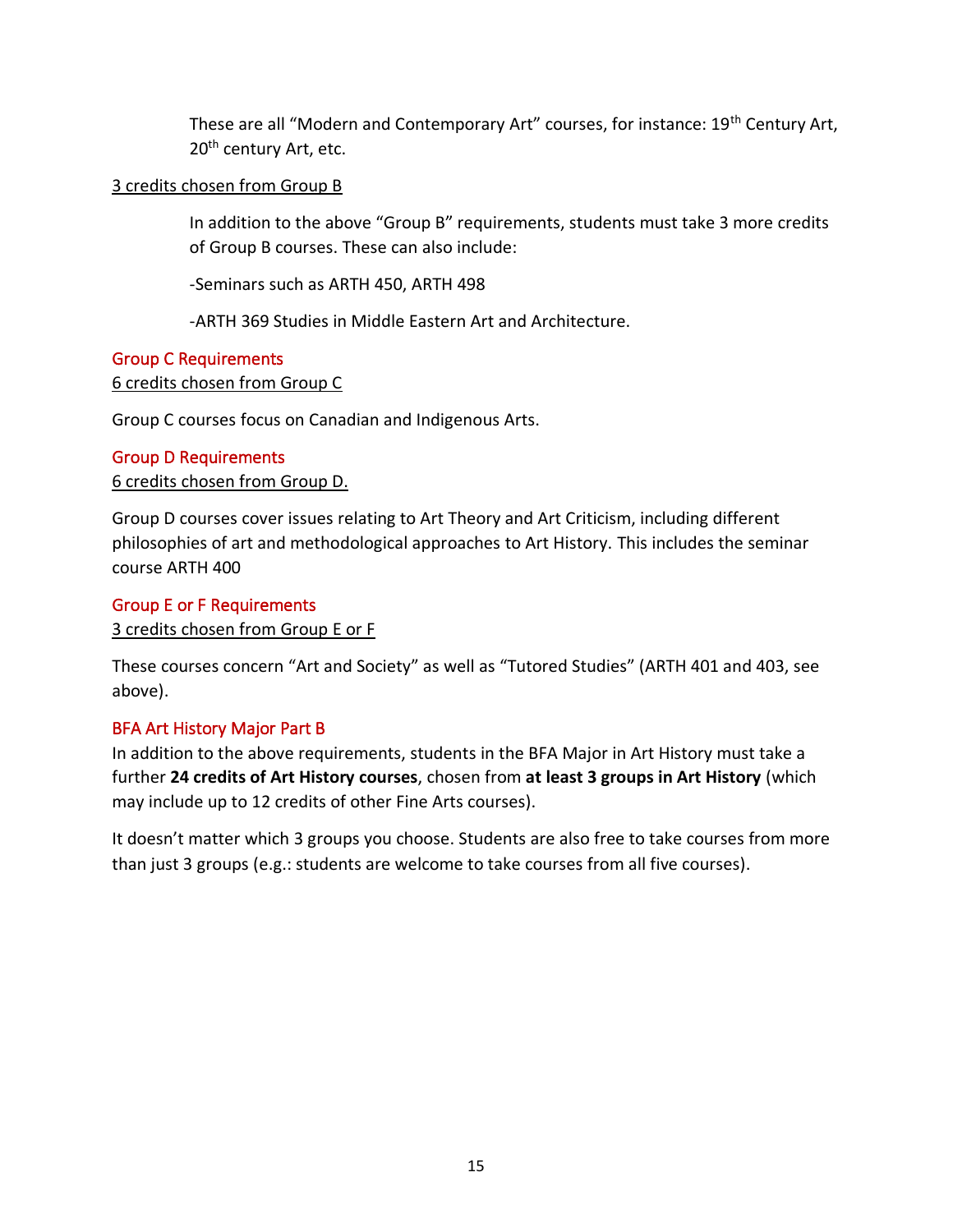# BFA Major in Art History and Studio Art

<span id="page-15-0"></span>Majors in Art History and Studio Art can seek advisement in the Art History Department as well as the Studio Art Department. Questions regarding Studio Art courses should be directed to that Department.

The credit structure for the major part of the degree is below (this excludes electives outside of Art History/Studio Art – see program guide for further information):

- **60 BFA Major in Art History and Studio Art**
- 6 ARTH 200\*
- 3 ARTH 300\*\*
- 21 Art History electives
- 30 Studio Art electives

\*ARTH 200 should be taken as part of the first 30 credits.

<span id="page-15-1"></span>\*\*ARTH 300 should be taken as part of the first 60 credits.

#### Major in Art History and Studio Art: First Year

Students in their first year should consult the online guides on recommended courses, found here:

[https://www.concordia.ca/finearts/students/sas/new-students-advising-registration/first-year](https://www.concordia.ca/finearts/students/sas/new-students-advising-registration/first-year-courses/art-history.html)[courses/art-history.html](https://www.concordia.ca/finearts/students/sas/new-students-advising-registration/first-year-courses/art-history.html)

In their first year, all incoming Art History and Studio Art Majors are **strongly recommended** to take FFAR 250 and ARTH 200.

**FFAR 250** (6 credits) is offered by the Faculty of Fine Arts, and is required for all BFA students.

**ARTH 200** (6 credits): is offered by the Department of Art History and is specifically designed to introduce incoming students to university-level Art History Courses. The content covers the visual arts spanning all human history. It has been traditionally taught from a Western perspective (emphasizing art in Europe and North America), but it is increasingly being taught from a Global perspective. Depending on the instructor and the year, the course may include the arts of the Middle East, Asia, Africa, Australia as well as Indigenous Arts of the Americas.

Beyond being an overview of visual art across time and throughout the globe, this course is also designed to equip students with skills (essay writing, research, etc.) that will help in all subsequent Art History courses.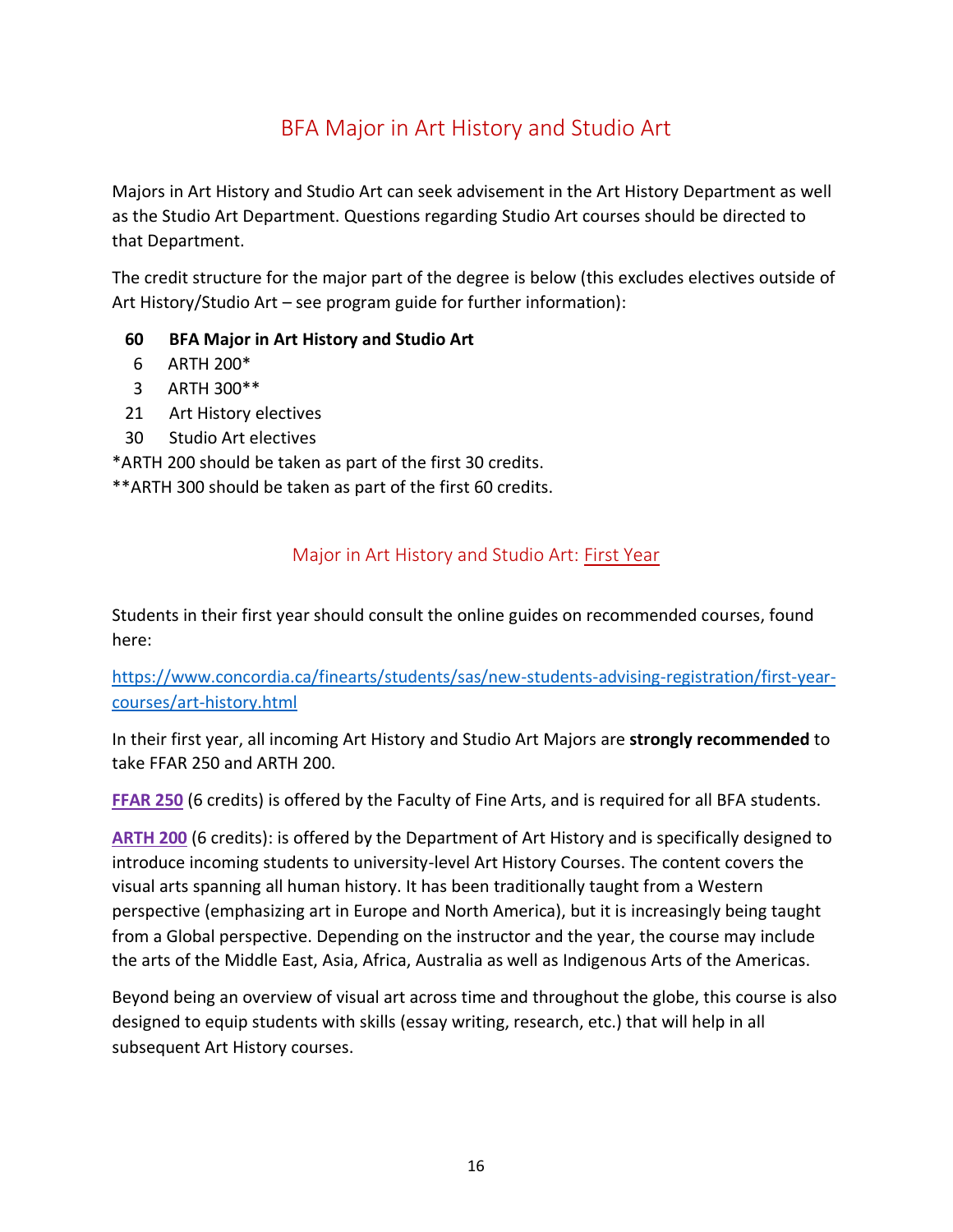#### Other First-Year Courses

Other than ARTH 200 and FFAR 250, we encourage students to take a mix of Art History and Studio Art courses in their first year. Students are free to take 300-level art history courses in their first year, but "ARTH 300 Art Historical Methods" can only be taken after ARTH 200 is complete (all other 300-level courses are fine).

Not all ARTH courses at the 300-level are more advanced than 200-level ARTH courses, and you may begin taking courses at the 300-level in your first semester. We encourage you to look up the course descriptions on the Art History website and register for courses that seem like they will be of interest to you.

A "studio elective" is defined as any course chosen from among the following disciplines: ARTX, CERA (ceramics), DRAW (drawing), FBRS (fibres), IMCA (intermedia/cyberarts), PHOT (photography), PTNG (painting), PRIN (print media), SCUL (sculpture).

Questions about Studio Art courses should be directed to that Department.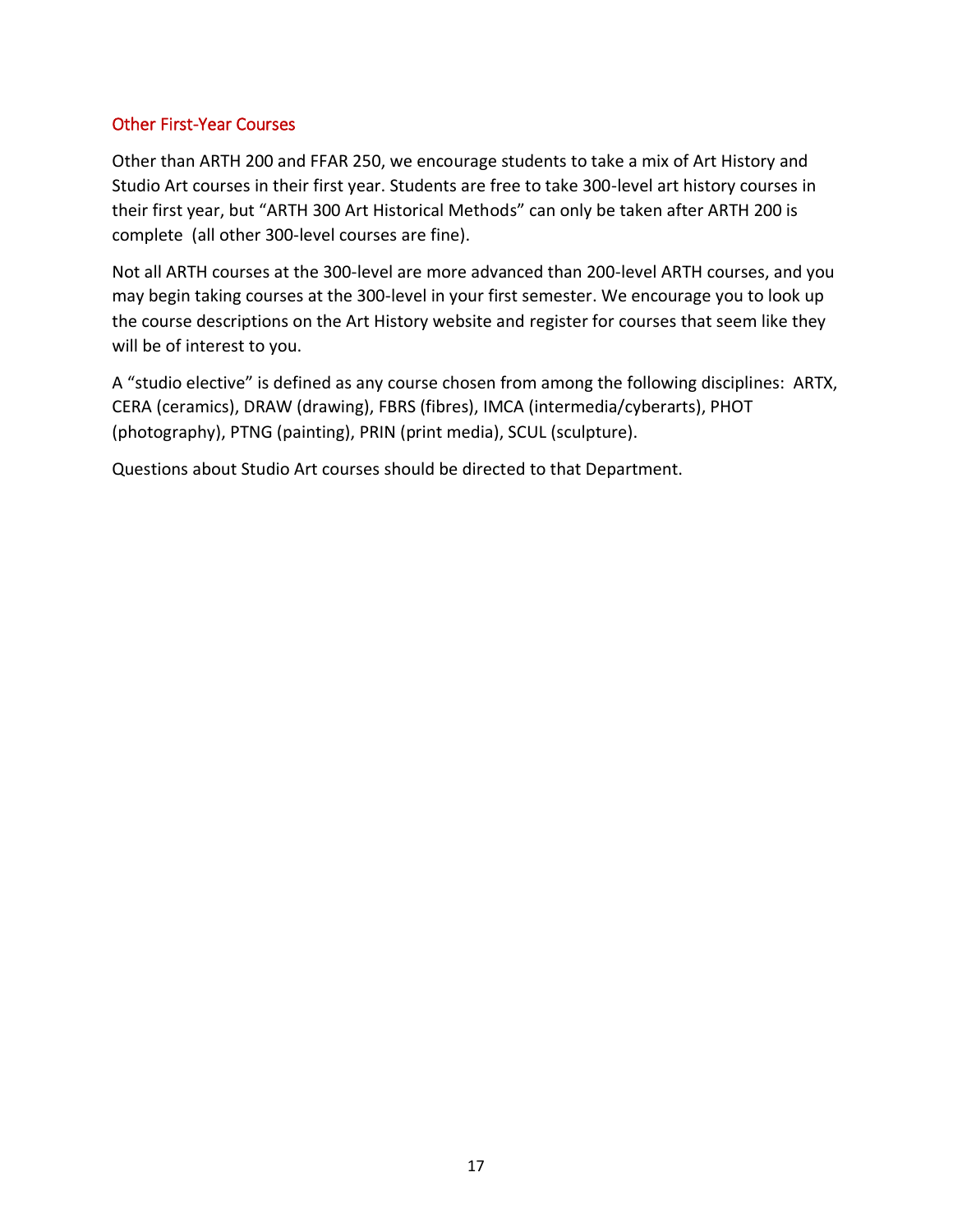#### <span id="page-17-0"></span>Major in Art History and Studio Art: Second Year (Art History Courses Only)

Students in their second year are strongly recommended to take **ARTH 300 (3 credits)**. This course explores advanced methods for studying the history of art, and will also help students in many of their other courses. Depending on the year of study, students may be introduced to some of the following art-historical methods: iconography, semiotics, feminism, postcolonialism, queer theory, critical race theory, etc.

The rest of the courses may be chosen from among the other degree requirements.

### <span id="page-17-1"></span>Major in Art History and Studio Art: Third and Fourth Year (Art History Courses Only)

There are no specific requirements in Art History for third- and fourth-year students in the Art History and Studio Art Major. Students should simply continue to complete the requirements of their program in the order they choose. Students can consider taking a 400-level seminar or exploring the internship program (see information above: Art History Major: Third and Fourth Year).

## <span id="page-17-2"></span>Major in Art History and Studio Art: Non-Sequential Degree Requirements (Art History Courses Only)

In addition to the above requirements, students must also take 21 credits of ARTH (Art History) courses. This does not include the Studio Art courses and electives that are also part of the degree (students should consult their program guide for more information, see above: Planning Your Degree: Important Information for All Art History Students).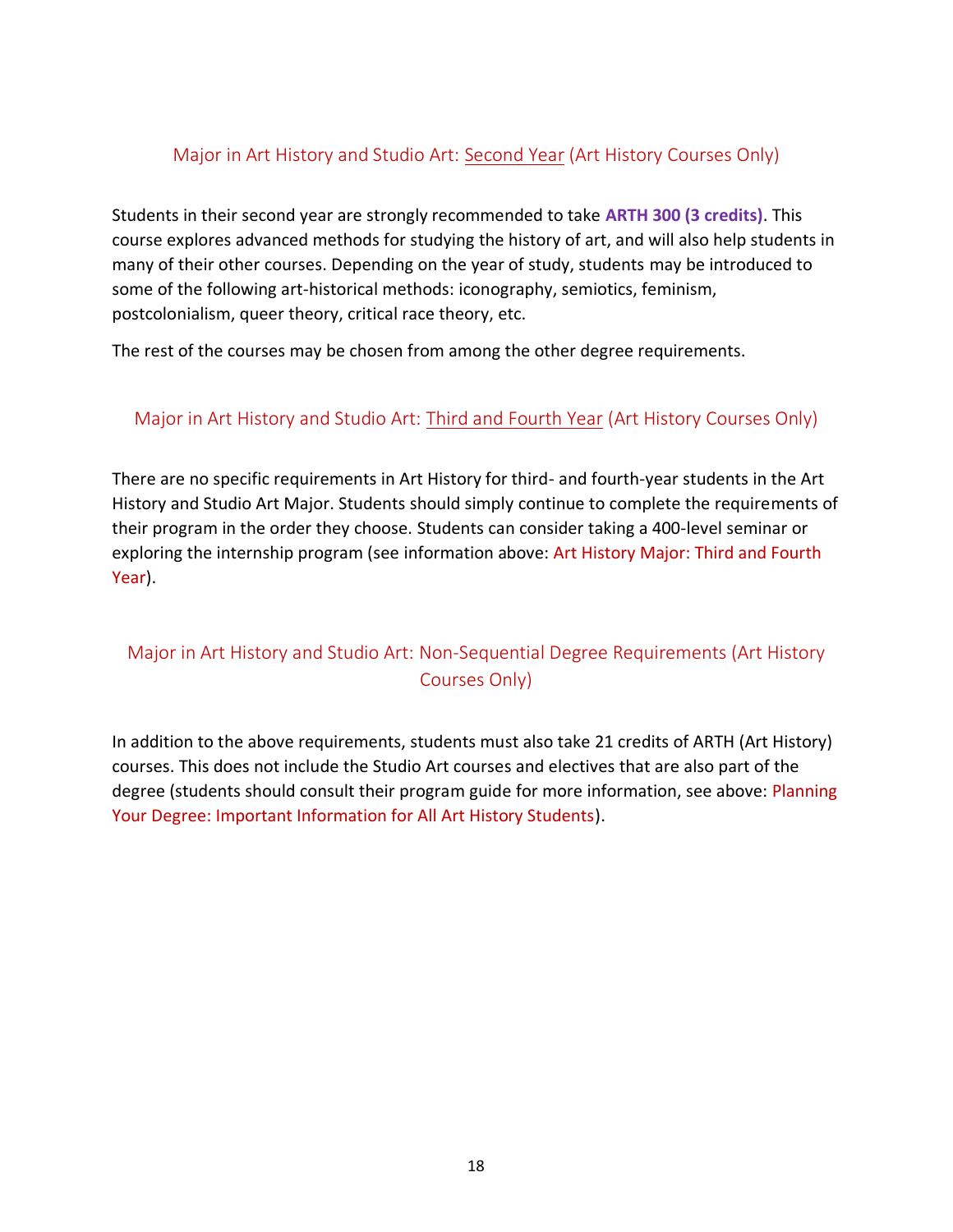# BFA Major in Art History and Film Studies

<span id="page-18-0"></span>This guide explains only the Art History courses required of the joint Art History and Film Studies degree. For information about the Film Studies courses, please contact the Cinema Department for advising. The full degree requirements can be found in the program guide on the Student Academic Services website (see above: Planning Your Degree: Important Information for All Art History Students).

The credit structure for the major portion of the degree (excluding elective requirements) is below:

#### **60 BFA Major in Art History and Film Studies**

- 6 ARTH 200 to be taken as first six credits in studies in Art History
- 3 ARTH 300 to be taken as part of first 60 credits
- 3 Chosen from ARTH 353, 354
- 6 Chosen from ARTH 366, 367, 368
- 3 Chosen from ARTH 370, 371, 372, 373, 374, 375, 376
- 3 Chosen from ARTH 379, 381, 383, 384, 385, 386, 387, 388, 389, 391, 392, 400
- 3 Art History electives
- \*3 FMST 220
- 3 Chosen from FMST 222, 223, 224
- \*6 Chosen from FMST 201, 202, 203
- 3 Chosen from FMST 214, 215, 217
- 6 Chosen from FMST 204, 205, 315, 316, 317, 319, 320
- 3 Film Studies electives
- 3 Chosen from 400-level Film Studies electives
- 3 ARTH 348/FMST 348
- 3 ARTH 448/FMST 448

#### NOTE:

<span id="page-18-1"></span>\*One of FMST 201, 202 and 203; and FMST 220 should be taken as part of the first 30 credits.

### Art History and Film Studies Majors: First Year Courses

Students in their first year should consult the online guides on recommended courses, found here:

[https://www.concordia.ca/finearts/students/sas/new-students-advising-registration/first-year](https://www.concordia.ca/finearts/students/sas/new-students-advising-registration/first-year-courses/art-history.html)[courses/art-history.html](https://www.concordia.ca/finearts/students/sas/new-students-advising-registration/first-year-courses/art-history.html)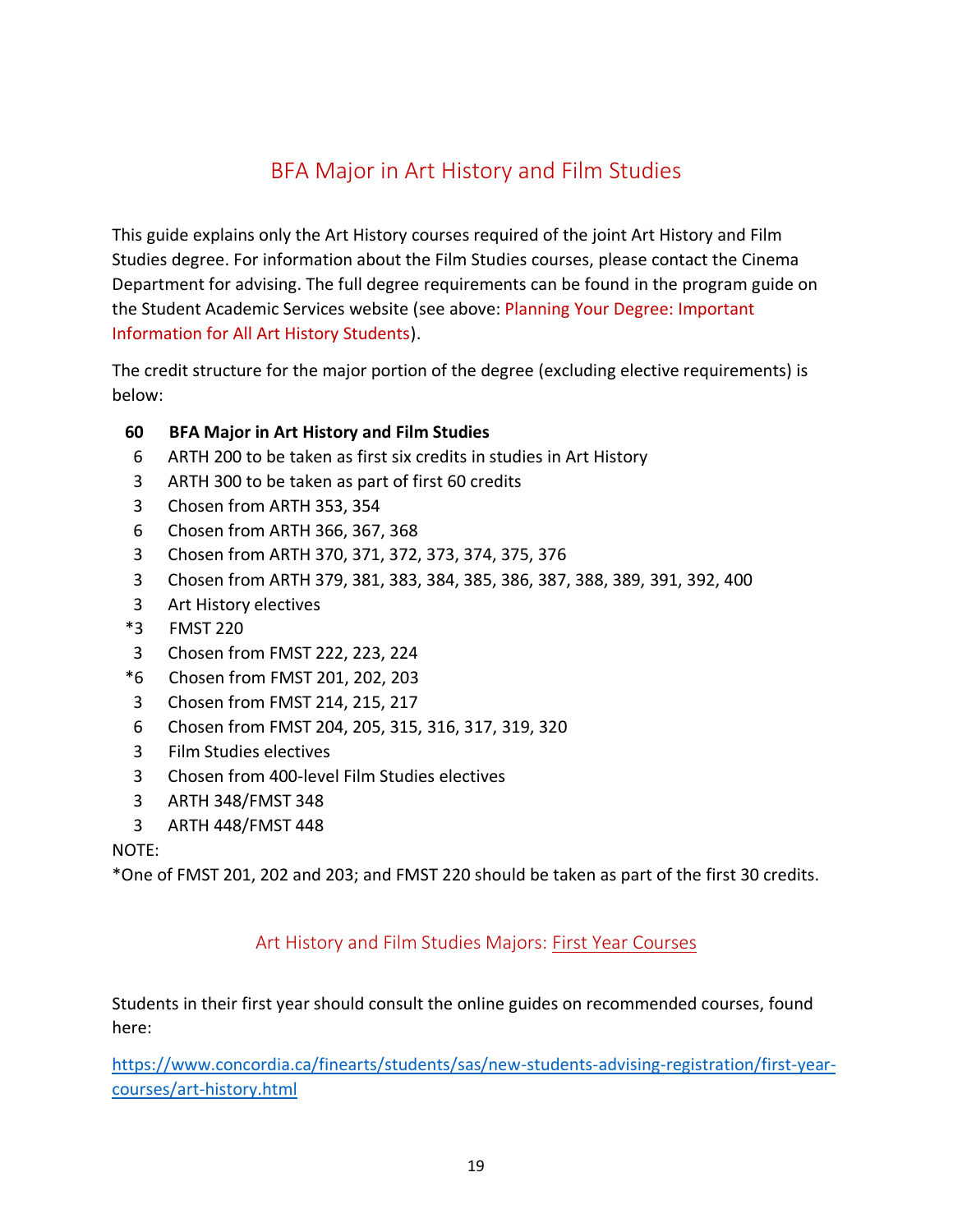In their first year, all incoming Art History Major students are **strongly recommended** to take FFAR 250, and ARTH 200.

**FFAR 250** (6 credits) is offered by the Faculty of Fine Arts, and is required for all BFA students.

**ARTH 200** (6 credits) is offered by the Department of Art History and is specifically designed to introduce incoming students to university-level Art History Courses. The content covers the visual arts spanning all human history. It has been traditionally taught from a Western perspective (emphasizing art in Europe and North America), but it is increasingly being taught from a Global perspective. Depending on the instructor and the year, the course may include the arts of the Middle East, Asia, Africa, Australia as well as Indigenous Arts of the Americas.

Beyond being an overview of visual art across time and throughout the globe, this course is also designed to equip students with skills (essay writing, research, etc.) that will help in all subsequent Art History courses.

In the Winter, we recommend students choose 3 credits from **ARTH 353, 354, 366, 367, or 368**. For full details on the degree requirements these courses satisfy, see below: Art History and Film Studies Majors: Non- Sequential Degree Requirements (Art History Courses Only)

#### First-Year Film Studies Courses

Other than FFAR 250 and their Art History courses, students have some Film Studies (FMST) courses that they are recommended to take. For details, please see the Student Academic Services in Fine Arts website on recommended courses for first-year students: [https://www.concordia.ca/finearts/students/sas/new-students-advising-registration/first-year](https://www.concordia.ca/finearts/students/sas/new-students-advising-registration/first-year-courses/art-history.html)[courses/art-history.html](https://www.concordia.ca/finearts/students/sas/new-students-advising-registration/first-year-courses/art-history.html)

#### Other First-Year Courses

In addition to the ARTH and FMST recommended courses, students can consider taking further required courses from either of these two Departments, or electives to complete their schedule.

### Art History and Film Studies Majors: Second-Year Courses

<span id="page-19-0"></span>Students are strongly recommended to take **ARTH 300** (3 credits) in their second year. This course explores advanced methods for studying the history of art, and will also help students in many of their other courses. Depending on the year of study, students may be introduced to some of the following art-historical methods: iconography, semiotics, feminism, postcolonialism, queer theory, critical race theory, etc.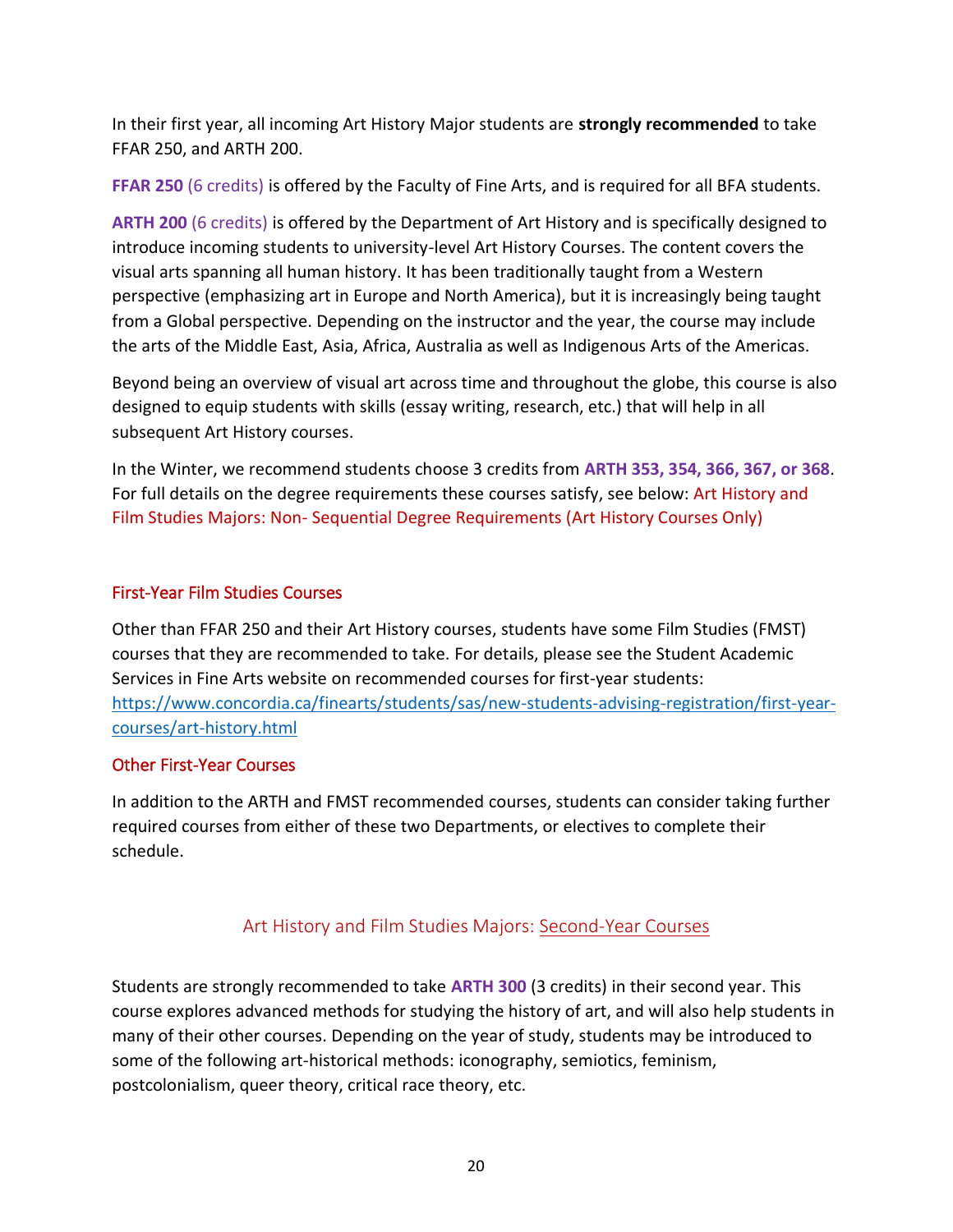Students are also recommended to take **ARTH 348/FMST 348** (3 credits). This is one of two courses that have been designed specifically for Art History/Film Studies Majors to help them bridge the two subjects of their degree. It is offered by either the Art History Department or the Cinema Department in alternating years.

## Art History and Film Studies Majors: Third and Fourth-Year Courses

<span id="page-20-0"></span>Students are strongly recommended to take **ARTH 448/FMST 448** in their third or fourth year. This is the second of two courses specifically designed for Art History/Film Studies Majors to help them bridge the two subjects of their degree. It is offered by either the Art History Department or the Cinema Department in alternating years.

# <span id="page-20-1"></span>Art History and Film Studies Majors: Non- Sequential Degree Requirements (Art History Courses Only)

Besides the above requirements which we recommend taking in the order described above, the Art History and Film Studies Major has certain ARTH requirements that can be taken at any time in the degree.

#### 3 credits chosen from ARTH 353, 354**\*\***

These two courses are from "Group A", which explores art by the media in which they are created. ARTH 353 is "Technology and Contemporary Art" and ARTH 354 is "Studies in Interdisciplinarity in Visual Arts". Students must take one of these two courses.

### **\*\*This requirement can also be chosen among the recommended courses for first-year students**

#### 6 credits chosen from ARTH 366, 367, 368**\*\***

These three courses come from "Group B", which explores art according to the period during which it was made. These three courses explore Nineteenth-century art, Twentieth-century art, and Contemporary art, respectively. Students must take two of these three courses.

### **\*\*Part of requirement can also be chosen among the recommended courses for first-year students**

### 3 credits chosen from ARTH 370, 371, 372, 373, 374, 375, 376

These courses come from "Group C", which is devoted to Canadian and Indigenous art. Students must take one of these courses.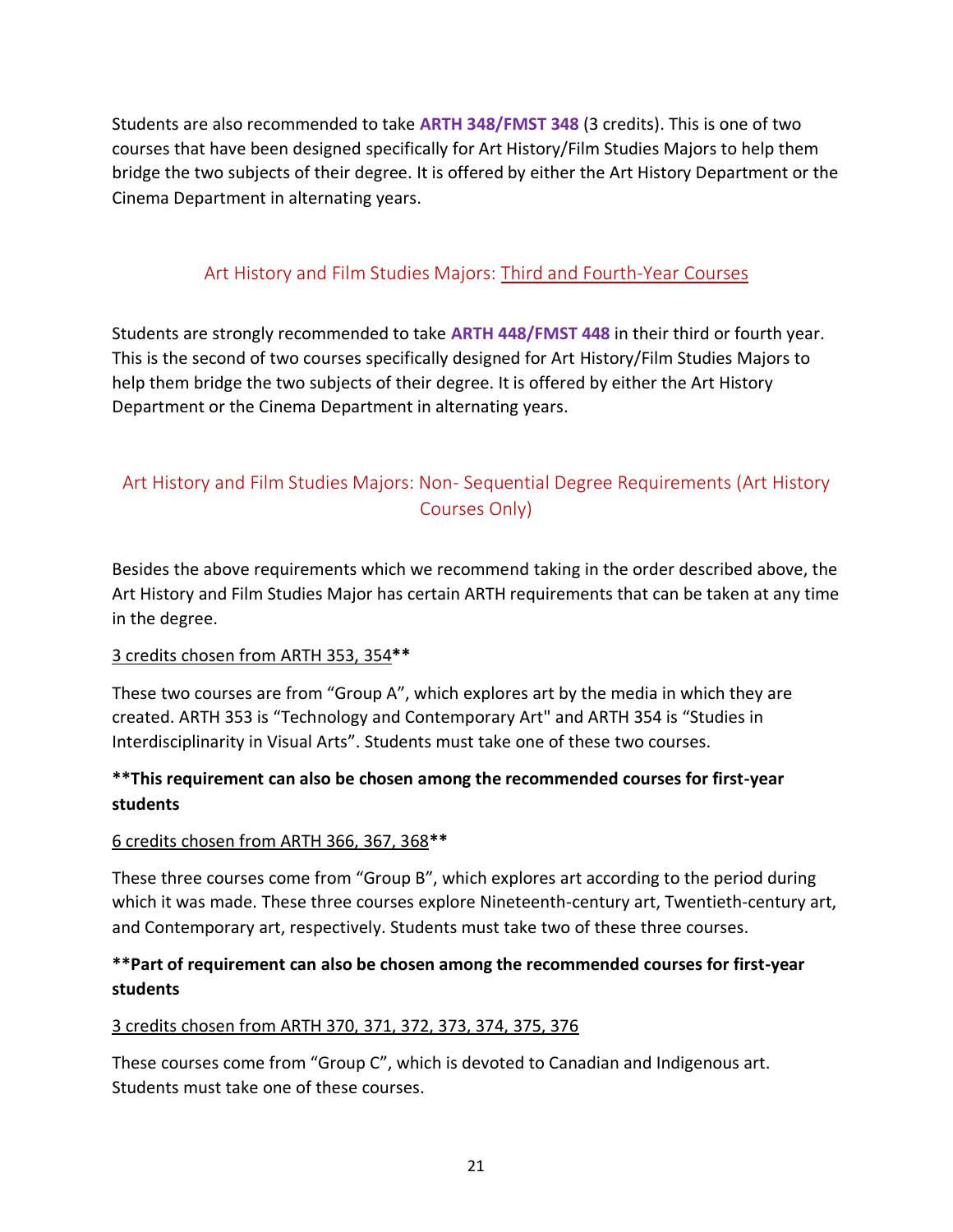#### 3 credits chosen from ARTH 379, 381, 383, 384, 385, 386, 387, 388, 389, 391, 392, 400

These courses come from "Group D: Theory and Criticism" and "Group E: Art and Society". Students must take one of these courses.

#### 3 credits ARTH electives

In addition to the above ARTH requirements, students must also take 3 credits of Art History electives. This can be from any group, including ARTH courses that are not otherwise a part of the Art History and Film Studies degree. Students may wish to consider taking a 400-level seminar, or the internship course if they are in their third or fourth year.

# Art History Minor

<span id="page-21-0"></span>The minor in Art History offers a lot of flexibility, and some students may wish to begin their minor later in their degree. The credit structure for the minor is below:

- **30 Minor in Art History**
	- 6 ARTH 200\*
	- 3 ARTH 300\*\*
- 21 Art History electives chosen from at least three of the Groups in Art History, in consultation with an assigned advisor
- \*ARTH 200 should be taken as part of the first 30 credits.
- <span id="page-21-1"></span>\*\*ARTH 300 should be taken as part of the first 60 credits.

## Art History Minor: First-Year Courses

All students starting their Minor program are recommended to take **ARTH 200** in their first year. They may take other ARTH courses concurrently, but we recommend that this course be taken at the beginning of the minor.

**ARTH 200** (6 credits) is offered by the Department of Art History and is specifically designed to introduce incoming students to university-level Art History Courses. The content covers the visual arts spanning all human history. It has been traditionally taught from a Western perspective (emphasizing art in Europe and North America), but it is increasingly being taught from a Global perspective. Depending on the instructor and the year, the course may include the arts of the Middle East, Asia, Africa, Australia as well as Indigenous Arts of the Americas.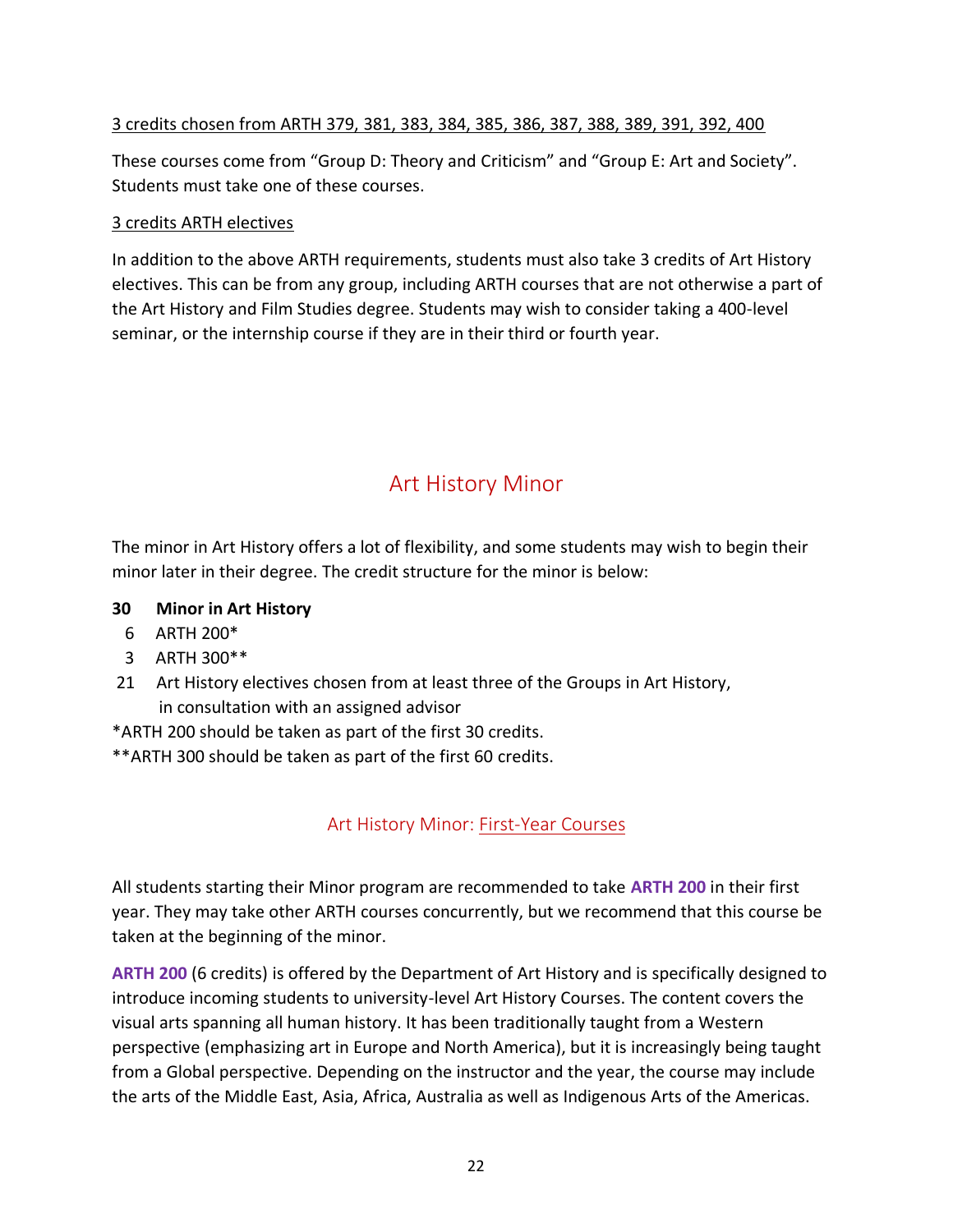Beyond being an overview of visual art across time and throughout the globe, this course is also designed to equip students with skills (essay writing, research, etc.) that will help in all subsequent Art History courses.

### Art History Minor: Second-Year Courses

<span id="page-22-0"></span>After taking ARTH 200, students are strongly recommended to take **ARTH 300**. This course explores advanced methods for studying the history of art, and will also help students in many of their other courses.

#### Art History Minor: Non-Sequential Requirements

<span id="page-22-1"></span>Besides ARTH 200 and ARTH 300, students must take 21 credits of ARTH courses chosen from at least 3 Art History groups. It does not matter which groups students take, and students are also free to take courses from more than three groups. Please see the description of the Art History Group listing above: Planning Your Degree: Important Information for All Art History Students.

## Grading system

<span id="page-22-2"></span>

| Art History grading system |          |               |             |                |  |  |
|----------------------------|----------|---------------|-------------|----------------|--|--|
| $A + 90 - 100$             | B+77-79  | $C+ 67-69$    | $D+ 57-59$  | $0 - 49$<br>F. |  |  |
| A 85-89                    | B 73-76  | C.<br>63-66   | 53-56<br>D  |                |  |  |
| A-80-84                    | B- 70-72 | $C - 60 - 62$ | 50-52<br>D- |                |  |  |

*This grading system applies to all courses offered by the Department of Art History.*

# FAQs

#### <span id="page-22-3"></span>**How can I know which courses I need to take to finish my degree?**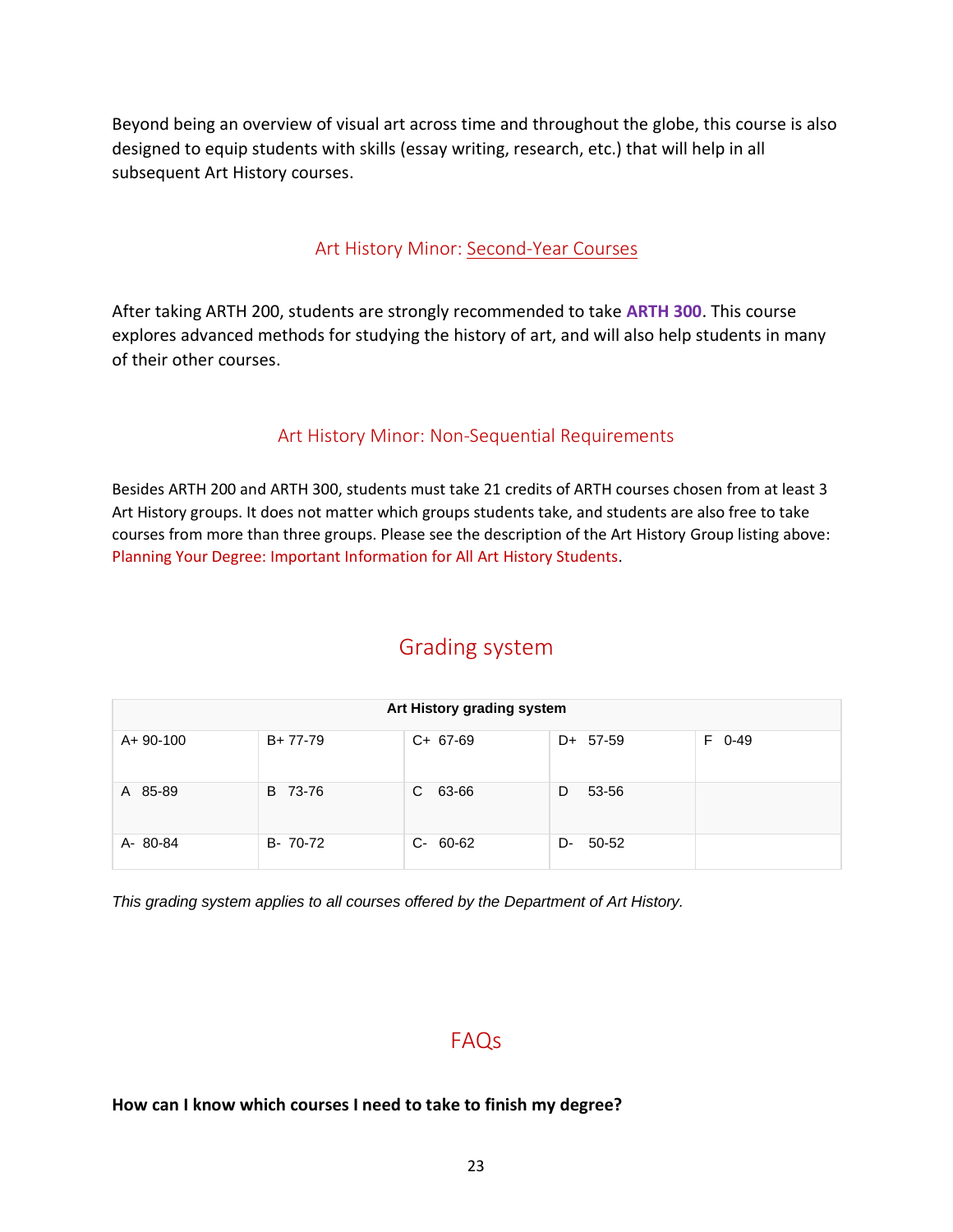The advisement report is an online tool that shows which courses you've taken (or are taking) and which degree requirements they satisfy, and also which requirements you have not taken yet.

[https://www.concordia.ca/students/your-sis/view-academic-requirements-report.html](https://can01.safelinks.protection.outlook.com/?url=https%3A%2F%2Fwww.concordia.ca%2Fstudents%2Fyour-sis%2Fview-academic-requirements-report.html&data=04%7C01%7Cart.history%40concordia.ca%7C6f052238f9344d18266d08d979f620a3%7C5569f185d22f4e139850ce5b1abcd2e8%7C0%7C0%7C637674920407749231%7CUnknown%7CTWFpbGZsb3d8eyJWIjoiMC4wLjAwMDAiLCJQIjoiV2luMzIiLCJBTiI6Ik1haWwiLCJXVCI6Mn0%3D%7C1000&sdata=xHikuVAXEpbBQkoM4WucfR%2BiD%2FXoYC9kk%2BIFnKcQsdE%3D&reserved=0)

#### **How can I withdraw from my courses?**

There are two different types of course withdrawal:

#### DNE (Did Not Enter)

The DNE withdrawal has no academic or financial impact on the student and does not appear on the student's academic record.

#### DISC (Discontinued)

The course as well as a DISC withdrawal notation remains on a student's academic record but does not affect the student's GPA. However, the student is financially responsible for the payment of all tuition and other fees pertaining to the course.

These course withdrawal deadline dates can be found at [Term Dates and Deadlines.](https://www.concordia.ca/students/registration/term-dates-deadlines.html) Students can simply drop the course of their choice through their Student Center before the deadline.

If you want to drop a course or register after the DNE or DISC deadlines, please consult [this](https://www.concordia.ca/finearts/students/sas/requests.html)  [page](https://www.concordia.ca/finearts/students/sas/requests.html) from the Fine Arts Academic Services.

#### **How can I transfer programs?**

The Faculty of Fine Arts admits students once a year. Requests must be made by **March 1st** for entry to the program beginning the following September of that year. To determine what type of request and steps are required, please follow the option that applies to your situation on [this](https://www.concordia.ca/finearts/students/sas/transferring-programs.html)  [page.](https://www.concordia.ca/finearts/students/sas/transferring-programs.html) You will need to fill out the correct form and make your request to the Fine Arts Student Academic Services at finearts.sas@concordia.ca.

#### **How can I make a course substitution?**

Students must fill out a [student request form,](https://www.concordia.ca/content/dam/finearts/docs/general-student-request.pdf) provide the syllabus of the course that will get substituted, and get approval from the Undergraduate Program Director. Students submit the request themselves to finearts.sas@concordia.ca, attaching all permissions and documentation.

#### **What can I do when a course I'm interested in is full?**

If a course is full, it is advisable to look regularly on Concordia.ca > Quick Links > Class Schedules to see if spots become available before the term's [DNE date.](https://www.concordia.ca/students/registration/term-dates-deadlines.html) The department does not have waitlists and does not usually overload courses. If a student needs to register to a specific Art History course in order to graduate and it is full, please contact the Department Assistant at [art.history@concordia.ca.](mailto:art.history@concordia.ca)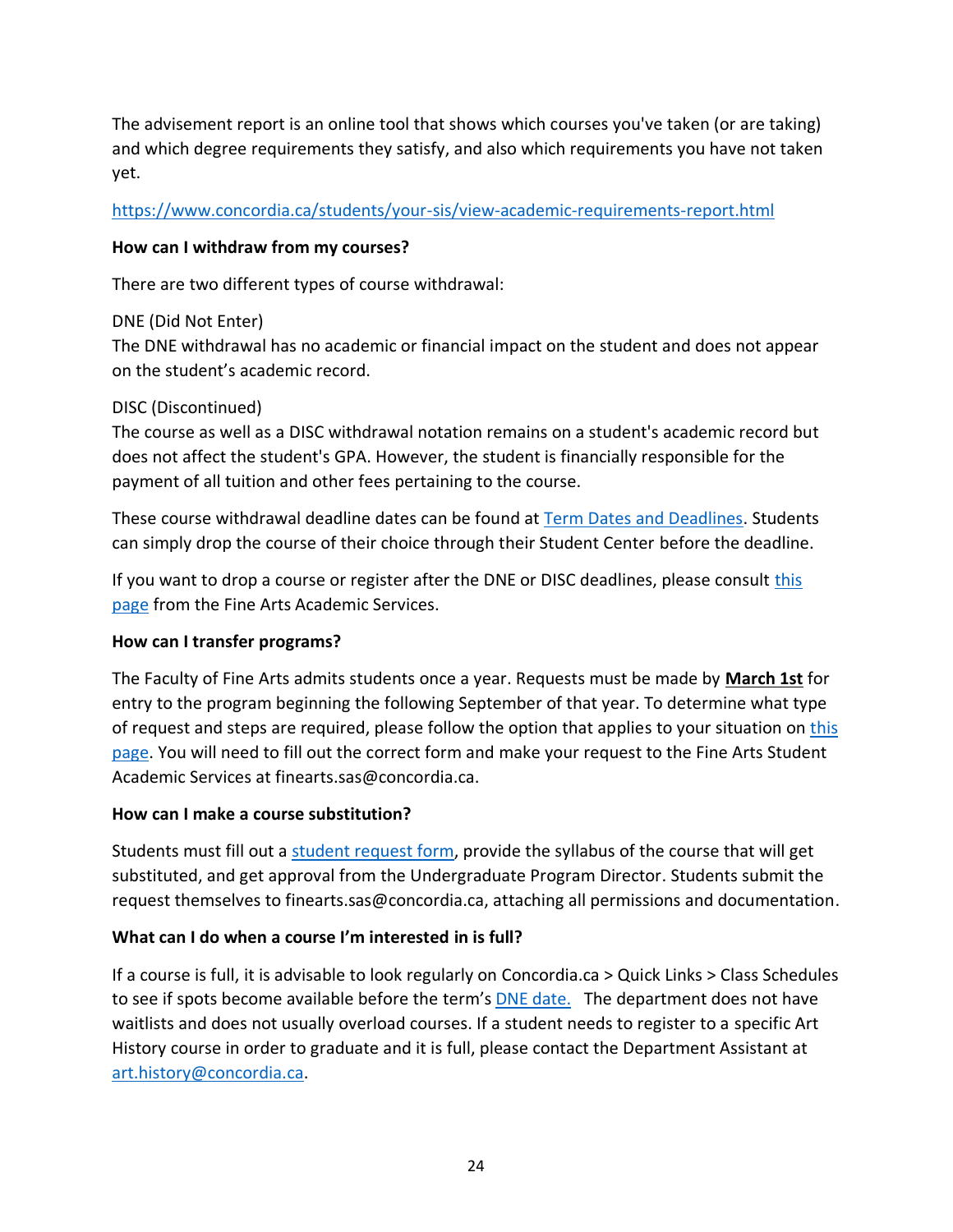### **I'm a student from another program and I would like to register for an Art History course. How can I do this?**

Please contact the department assistant at [art.history@concordia.ca.](mailto:art.history@concordia.ca) The department will grant you permission to register, if seats are still available.

#### **Can I take a course with the same code twice?**

If both courses have a different special topic listed in SIS, the student can register without making a special request. If both courses do not list special topics, please contact the Undergraduate Program Director.

### **I'm not happy with the grade I received for a course. Can I repeat the same course to replace the initial grade?**

Only if the course has the same topic listed in SIS. If it's the same course number, but different topics are listed in SIS, the student cannot have the grade replaced.

#### **How can I study abroad?**

You can consult the Concordia Student Exchange Program information for Fine Arts students [here.](https://www.concordia.ca/finearts/academics/visiting-exchange.html)

# Funding opportunities

### <span id="page-24-1"></span><span id="page-24-0"></span>Concordia Undergraduate Student Research Award (CUSRA)

Offered by the Office of the Vice-President, Research and Graduate Studies (VPRGS), the Concordia Undergraduate Student Research Award (CUSRA) program provides funding to students in all disciplines, including the fine arts. The goal of the awards is to stimulate interest in research, participatory research, or research-creation work that will complement undergraduate coursework and enhance preparation for graduate studies or research-related careers. The call is circulated in the winter. Please see the following link for complete information about the award, including eligibility requirements and application materials: [https://www.concordia.ca/research/students-and-postdocs/undergraduate](https://www.concordia.ca/research/students-and-postdocs/undergraduate-opportunities/cusra.html)[opportunities/cusra.html](https://www.concordia.ca/research/students-and-postdocs/undergraduate-opportunities/cusra.html)

#### <span id="page-24-2"></span>Elspeth McConnell Fine Arts Award

The award provides \$5,000 to eligible Fine Arts students to undertake internships with nonprofit arts organizations. For complete details including eligibility criteria and the application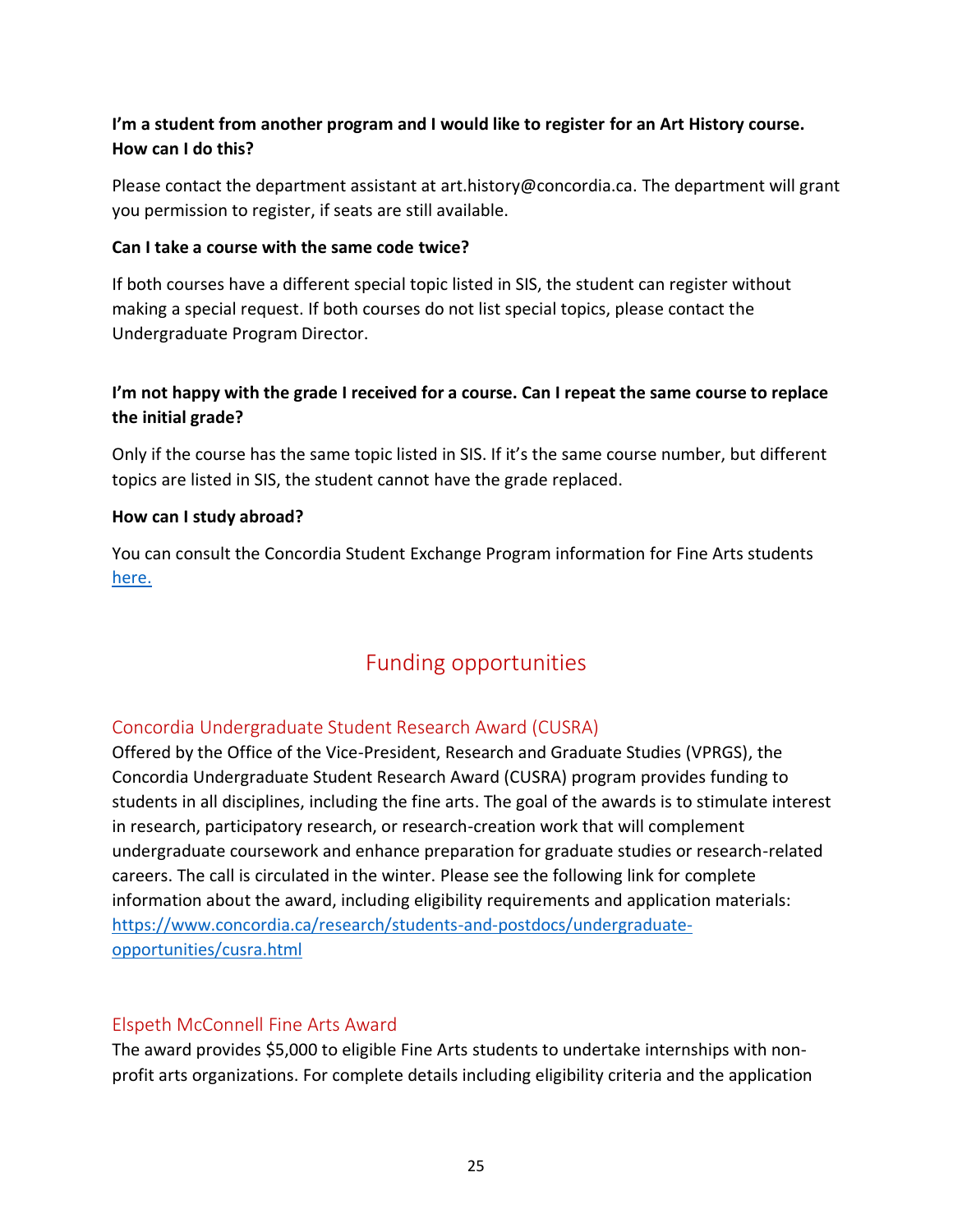process, see this page: [https://www.concordia.ca/finearts/academics/professional](https://www.concordia.ca/finearts/academics/professional-experience/e-mcconnell-fine-arts-award.html)[experience/e-mcconnell-fine-arts-award.html](https://www.concordia.ca/finearts/academics/professional-experience/e-mcconnell-fine-arts-award.html)

#### <span id="page-25-0"></span>Guido Molinari Foundation Maurice Forget Internship

This award offers to fund one (1) annual undergraduate in-course internship to art history students with an interest in and knowledge of curatorial practices and contemporary art. The purpose of the internship is to provide students in the Department of Art History with an opportunity to enhance their knowledge and skills by pursuing an internship that will see them assist a curator at an art institution, learning firsthand what it takes to plan and execute an exhibition. A call with eligibility requirements and the application process will be circulated to students in Art History major programs in the winter term.

# Student Groups

#### <span id="page-25-2"></span><span id="page-25-1"></span>Concordia Undergraduate Journal of Art History

[The Concordia Undergraduate Journal of Art History \(CUJAH\)](http://cujah.ca/) is aimed at showcasing the talents of the Art History Department's undergraduate students. CUJAH serves as a published, academic forum for students' research papers. The papers cover a broad range of art historical topics as taught by the department's faculty.

### <span id="page-25-3"></span>Ethnocultural Art Histories Research

[Ethnocultural Art Histories Research \(EAHR\)](https://www.ethnoculturalarts.com/) is a 100% student-driven Working Group based at Concordia which seeks to increase the visibility and support of students and faculty from diverse cultural communities who are invested or interested in engaging with ethnocultural art histories research across various disciplines. Main activities might include guest lectures, exhibition visits and discussion groups.

#### <span id="page-25-4"></span>Yiara

[Yiara Magazine](https://yiaramagazine.com/) is an annual publication that discusses feminism in the context of art through visual and written material. Yiara is a student-run magazine that aims to showcase students' work as well as promote critical thinking about the involvement of women in art. Our project includes an annual printed magazine, an exhibit as well as other events which aim to engage the Montreal community in explorations of the terms equality, femininity, motherhood, high/low art, power, etc. We understand art in all its diverse forms from visual to performance, literature and cinema without forgetting crafts of course. Similarly, we make room for the various notions of feminism, recognize their divergences and celebrate their commonalities. In cultivating a space for feminist dialogue in the field of art, we hope to pay tribute to women of